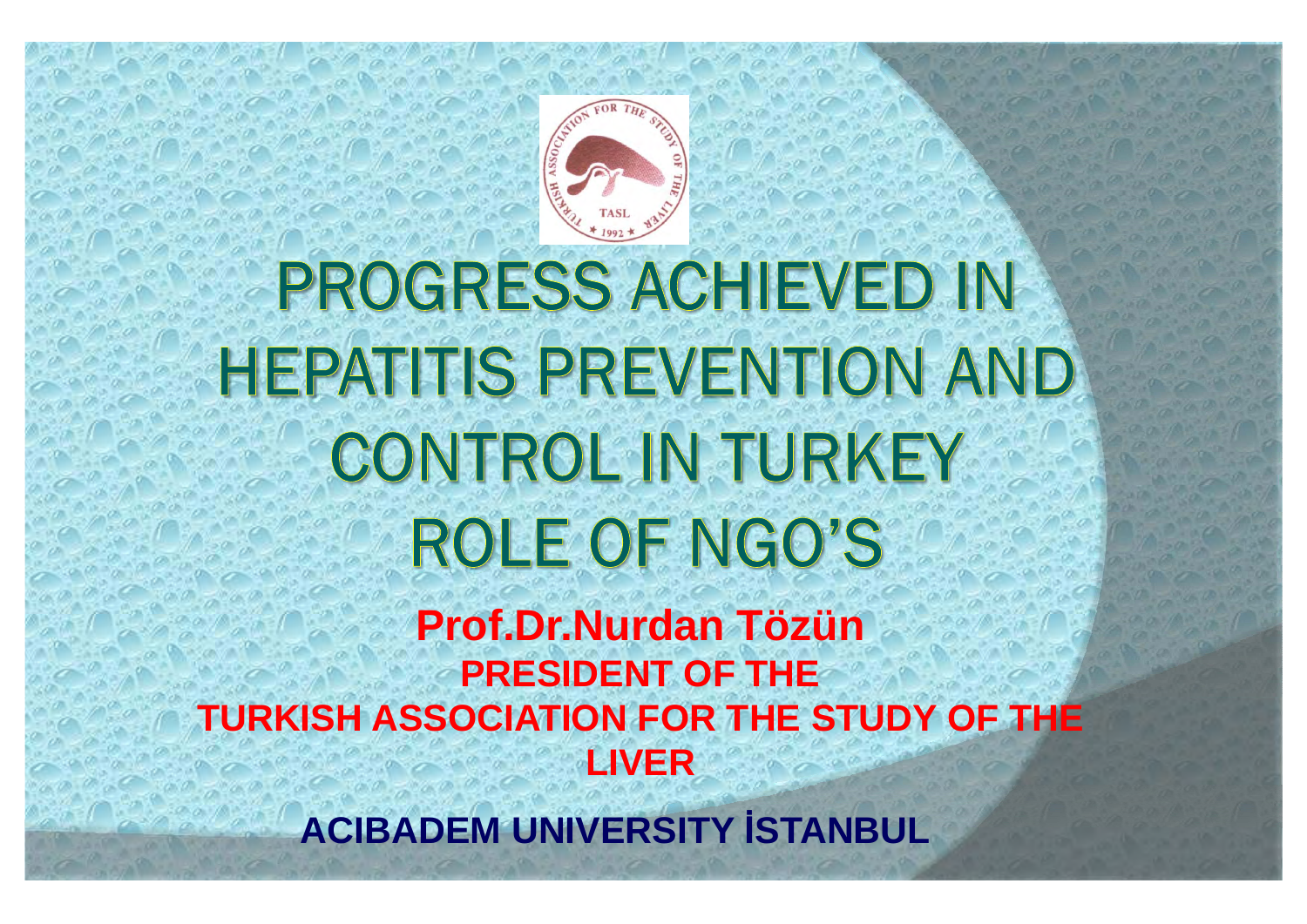- **Non Governemental Organizations play an important role in their efforts to empower patients and their families.**
- **They endorse a major responsability in eliciting awareness in the Society against viral hepatitis and their potential complications,**
- **They constitute a bridge between the infected or under threat population and the national health organisations**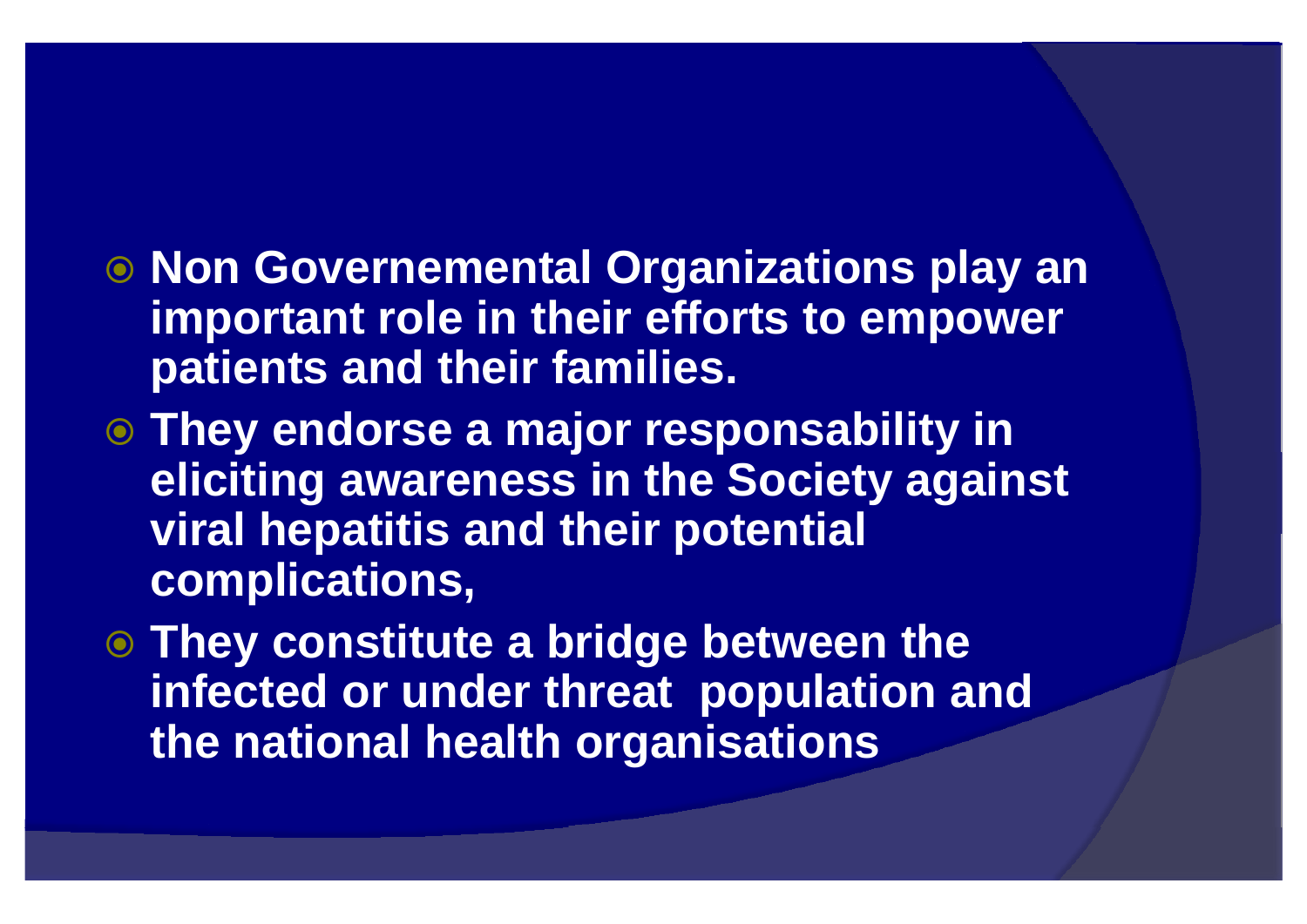- **Participants gain increased knowledge from speakers, facilitators and other patients.**
- **Patients develop and improve coping skills.**

 **They also acquire increased confidence and acceptance of their liver disease through the knowledge that they share a common struggle.**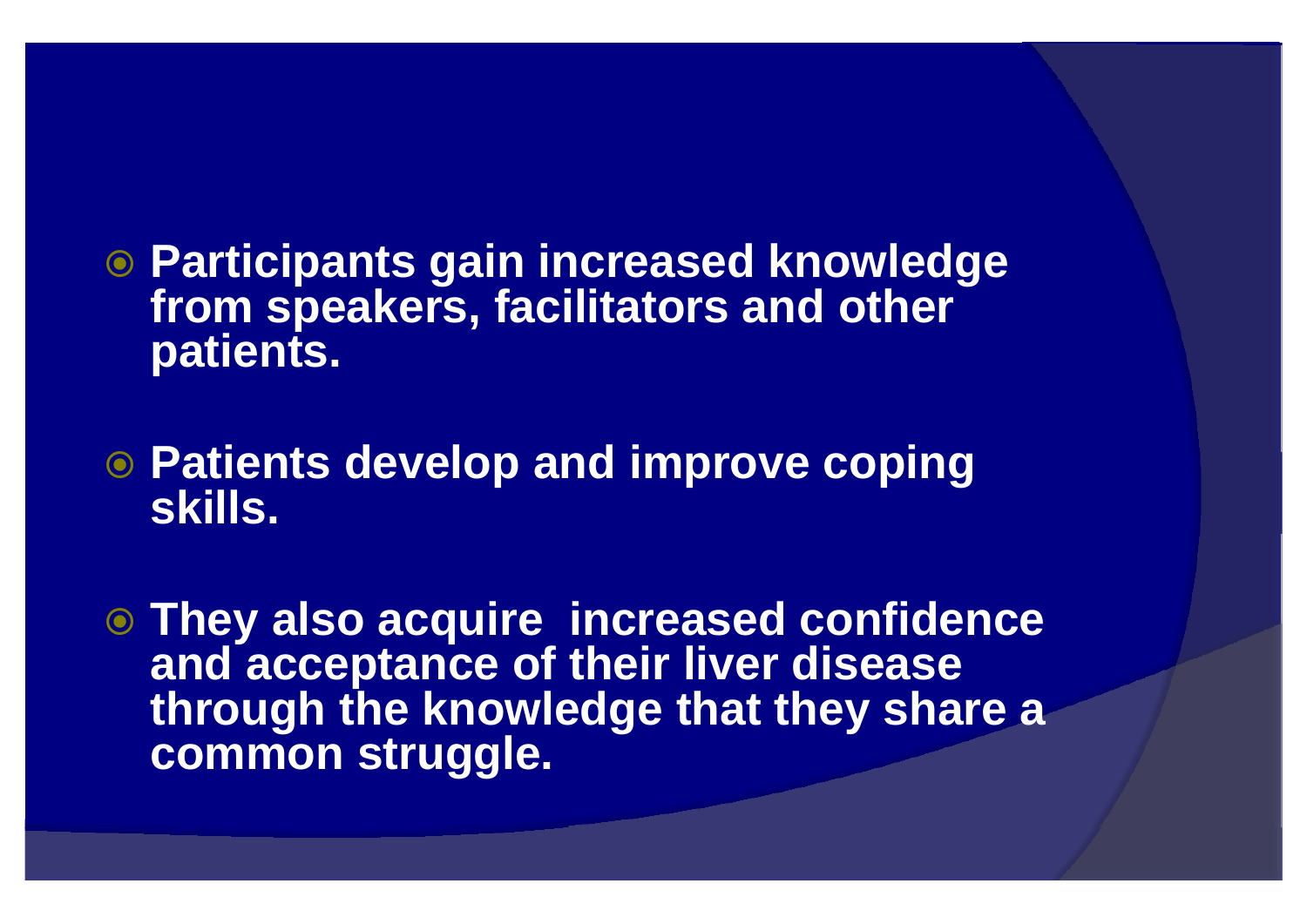### Associations and umbrella organizations

- **Viral Hepatitis Prevention Board (VHPB)**
- **European Liver Patient Association's (ELPA)**
- $\odot$  **European patient groups for rare diseases (EURORDIS)**
- **European Federation of Pharmaceutical Industries and Associations (EFPIA)**
- $\odot$ **National Viral Hepatitis Round Table**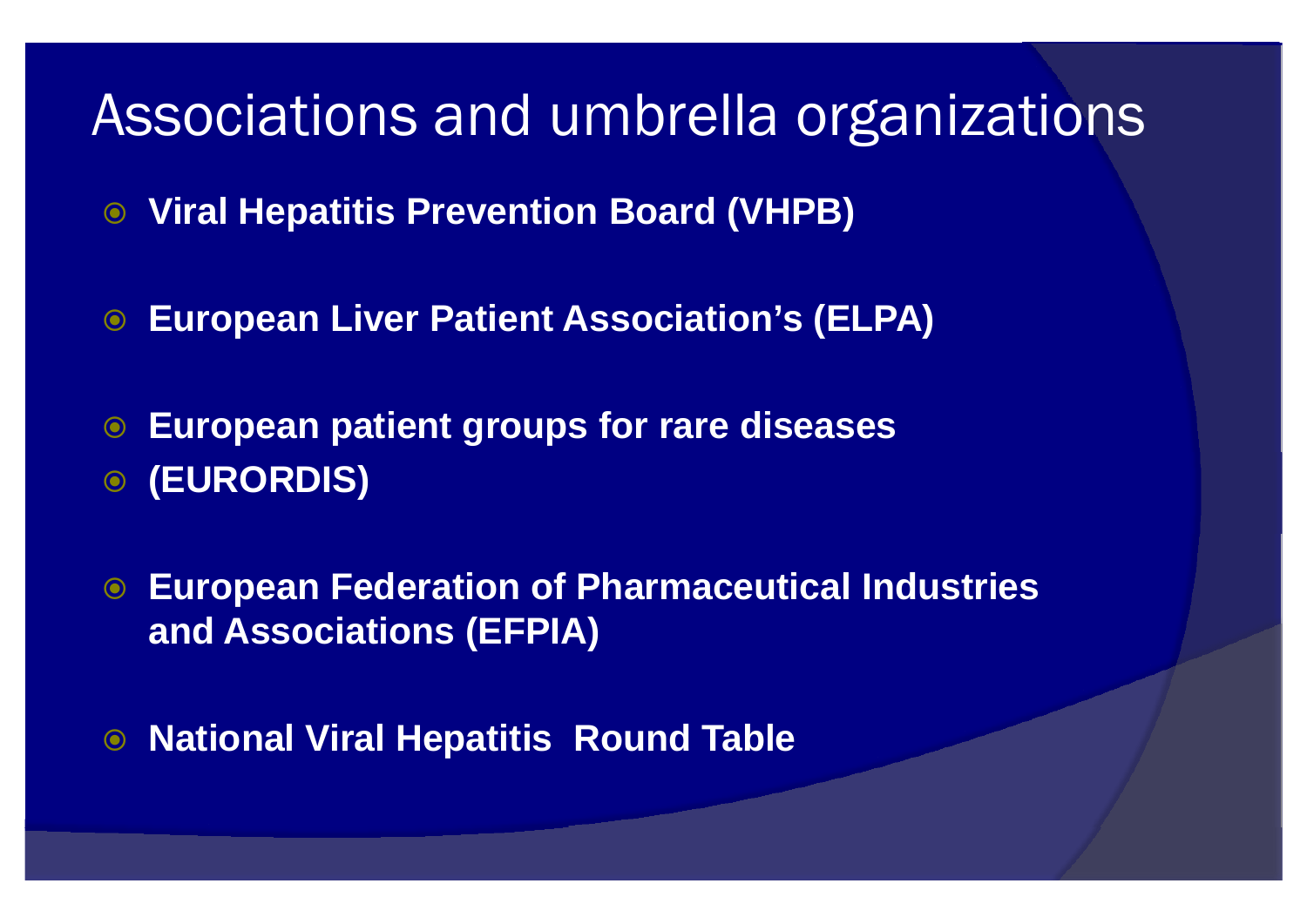## ELPA

- $\odot$ ELPA represents 20 patient groups out of 17 EC
- $\odot$  Aim is to promote the interests of people with liver disease,
	- Raise awareness and promote prevention
	- Promote well-defined targeted screening of viral hepatitis across Europe
	- Address the low profile of liver disease as compared to other areas of medicine such as heart disease
	- Share experience of successful initiatives
	- Work with professional bodies such as the EASL and with the
	- $\bullet$  EU to ensure that treatment and care are harmonised across Europe to the highest standards
	- Coordinate campaigns with uniform messages across Europe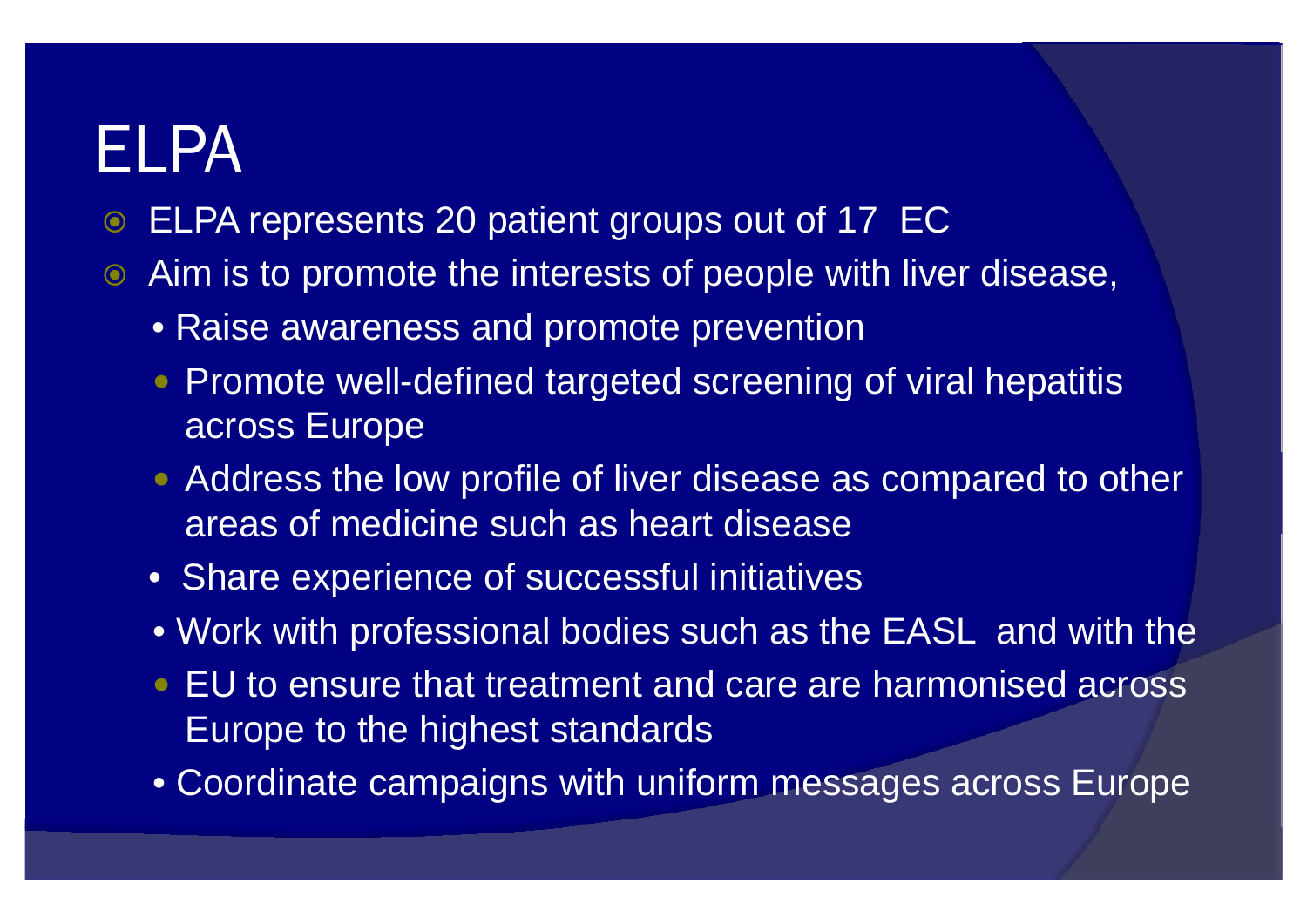# PATIENT AND ADVOCACY GROUPS

### $\odot$ **Belgium:**

Carrefour Hépatites-Aide et Contact (CHAC)/

### $\odot$ **Bulgaria:**

Bulgarian National Association for fighting HEpatitis (HEPASIST) .

### $\odot$ **Croatia:**

Croatian Association of Treated and Ill with Hepatitis (HEPATOS)

### $\odot$ **Germany:**

Deutsche Leberhilfe .

 $\odot$ **Italy:**

EpaC

 $\odot$ P**oland:**HCV Patients Association PROMETEUSZE

#### $\odot$ T**he Netherlands:**

National Hepatitis Centre (NHC)

### $\odot$ **UK:**

 $\odot$ 

British Liver Trust (BLT) . **US:**

The Hepatitis Foundation International (HFI)

- $\odot$  Advocating for immigrant communities at risk:
- $\odot$ **Asian Liver Centre (ALC) .**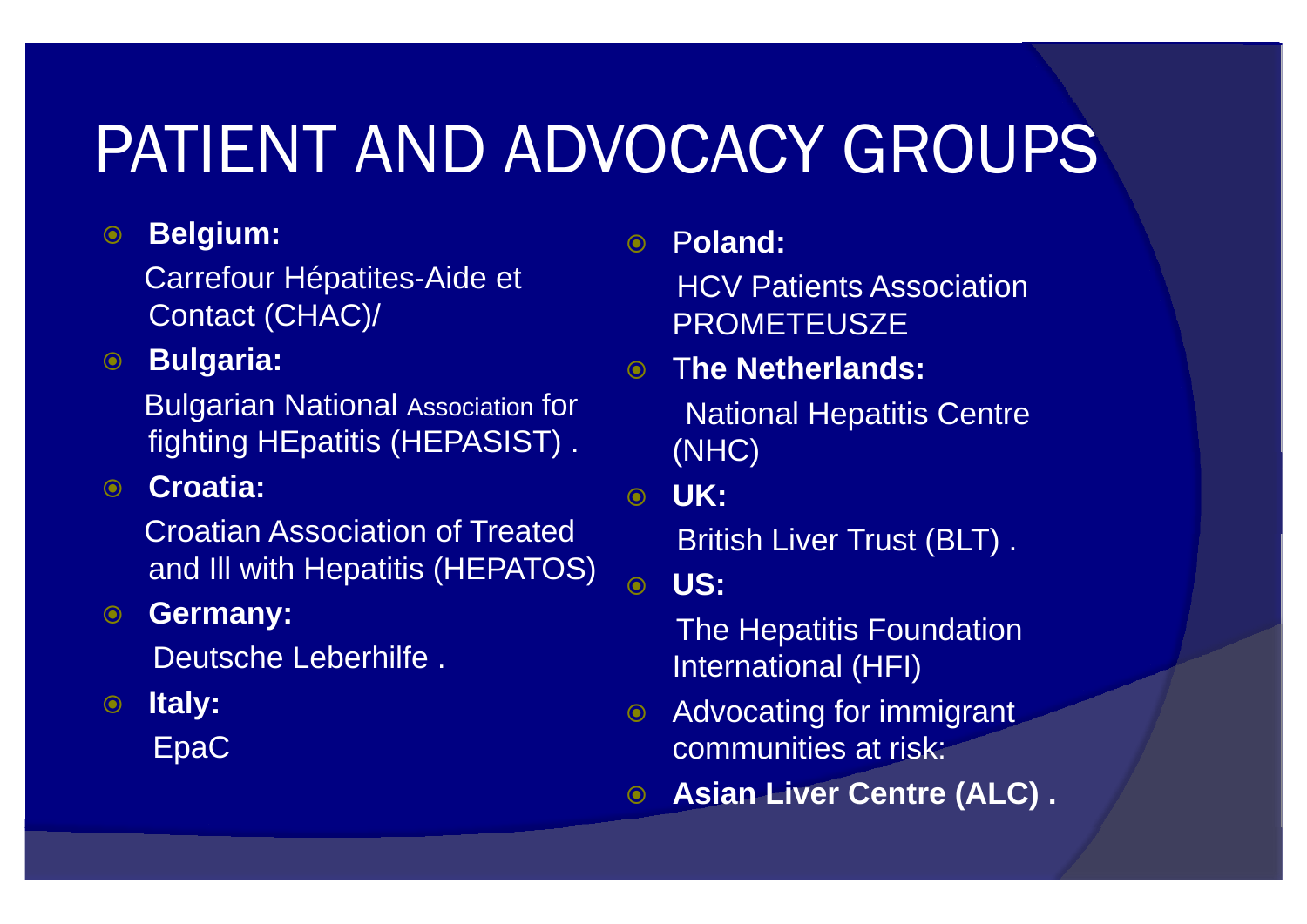### **Teamwork and leadership is essential**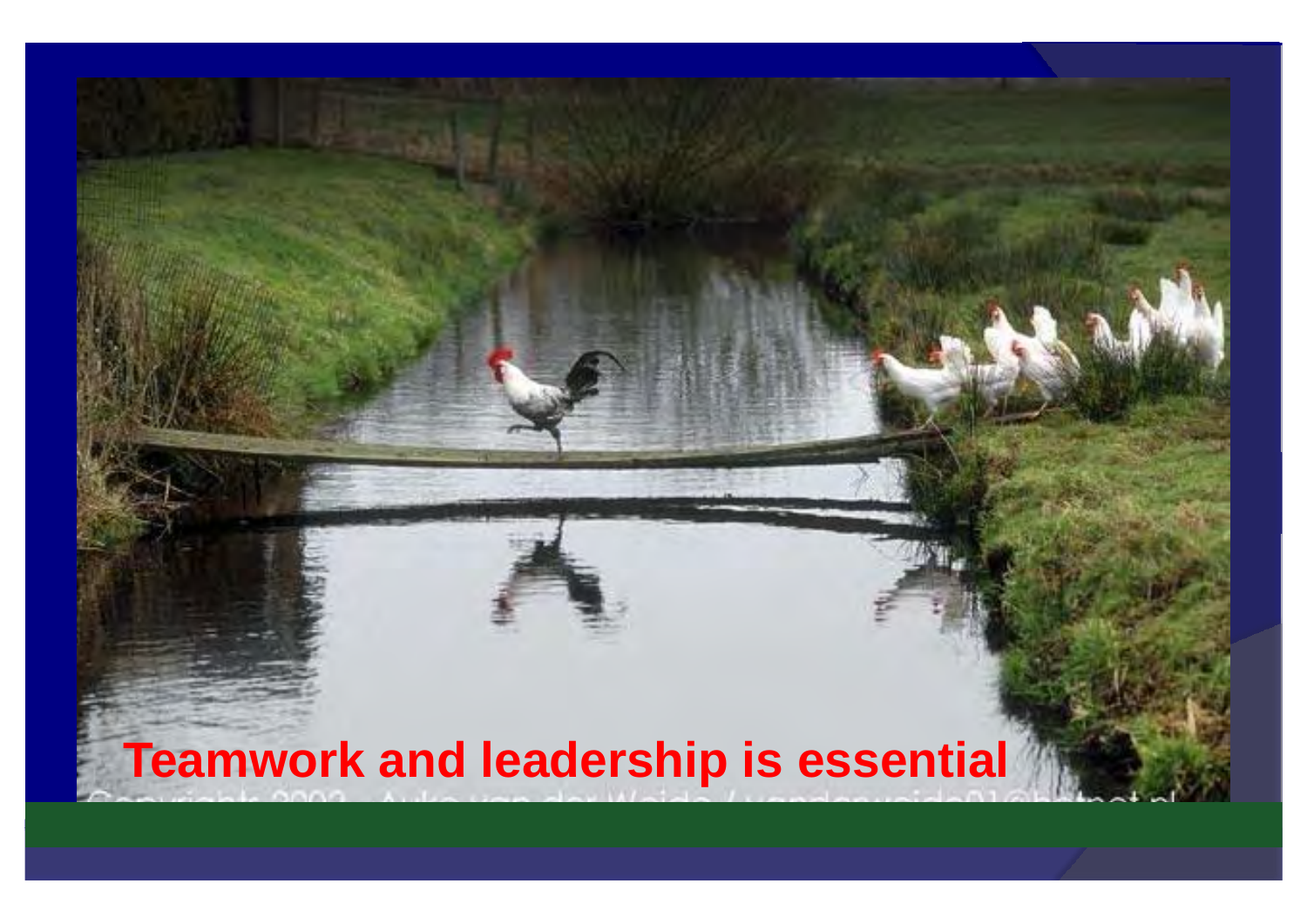# IN TURKEYPATIENTS ORGANISATIONS EXIST FOR:

- **Ankylosing spondilitis**
- **Hemophilia**
- **Autistic Children**
- **Mentally and physically handicapped people**
- **Osteoporosis**
- **Celiac Disease**
- **Inflammatory Bowel Disease**
- $\bigcirc$ **Multiple Sclerosis**
- **Diabetes**

### **Obesity**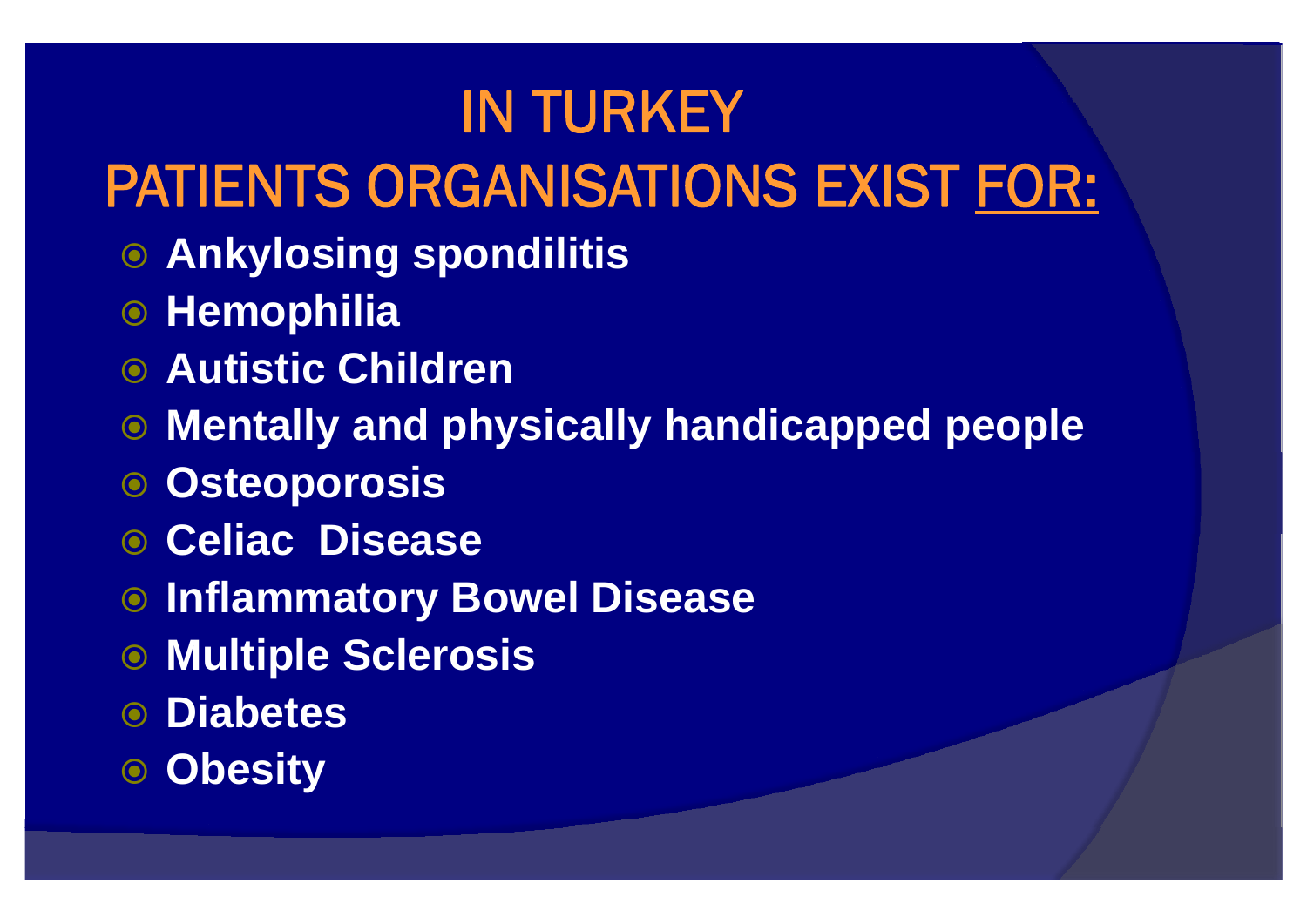# **But there is no such a society for viral hepatitis patients !!**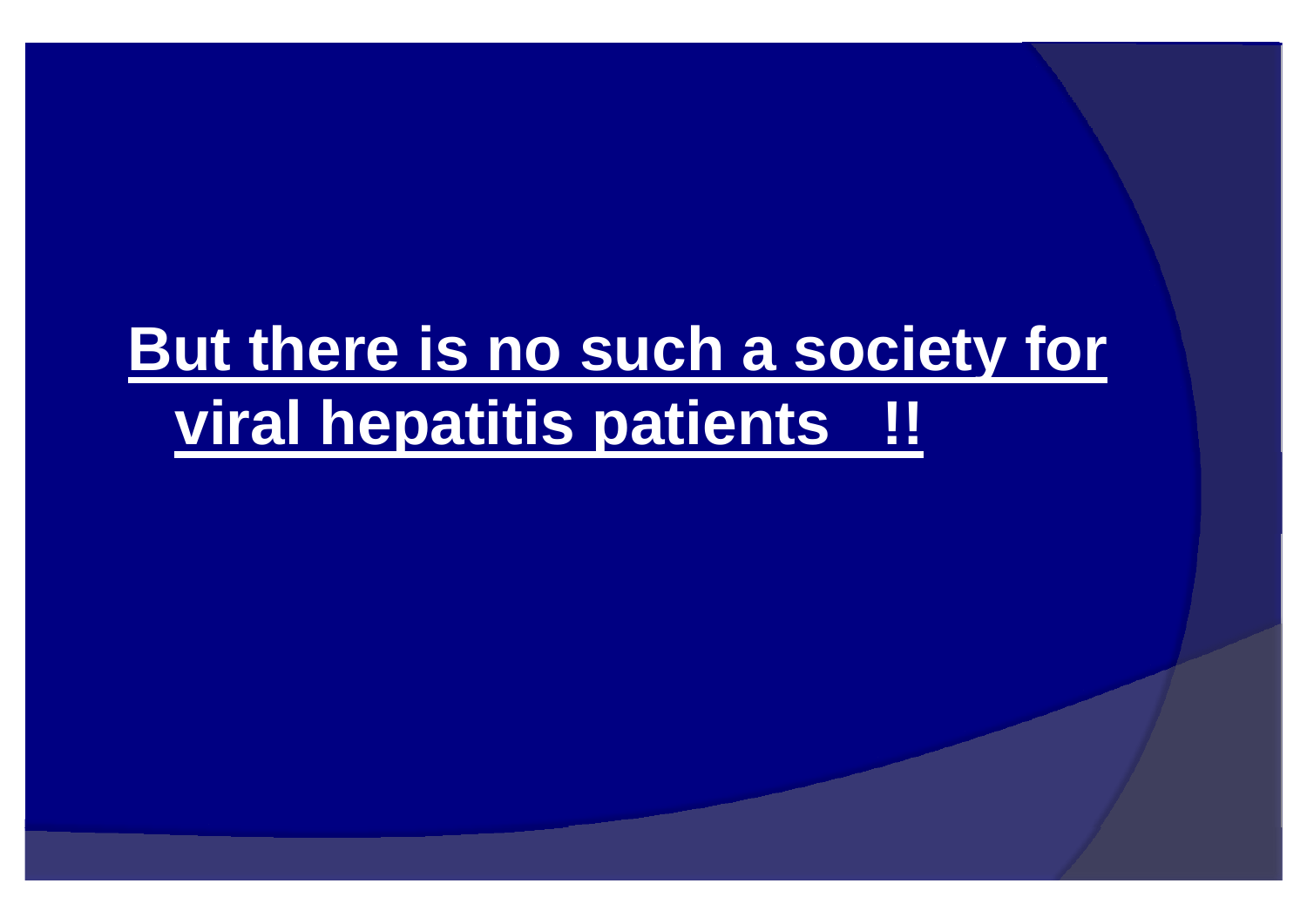### The reason for the lack of effective patient's leagues against viral hepatitis are

 $\odot$  **Social stigma (** / **defined as a strong feeling of rejection, insecurity, shame or social isolation ) Patients never wish their disease to be identifiedby their relatives, friends and partners There is a misbilief that hepatitis is acquired by immoral behaviours and it is the responsibility of the individual to get the disease Stigmatisation is especially valid for HCV patients**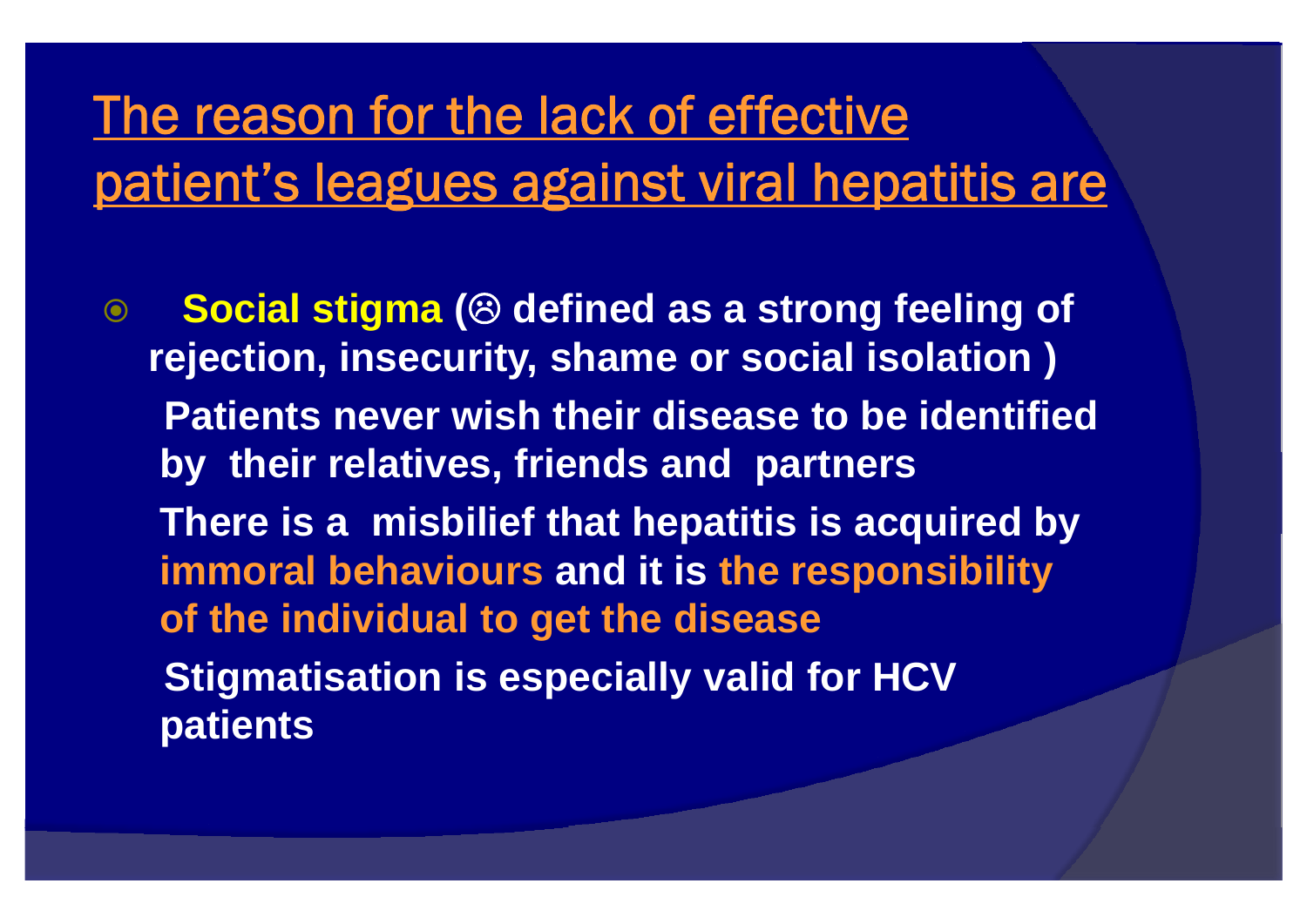### **Fear of losing job or position**

- y **Some companies do not accept to work with Hep B or hep C patients even though they have inactive disease**
- y **These people are not allowed to swimming pools, baths or other public places**
- **Lack of awareness in the society for these particular diseases and their transmission routes**
- **Physicians attitude towards the problem**
- **Role of Media: Seek for popularity and concern for rating**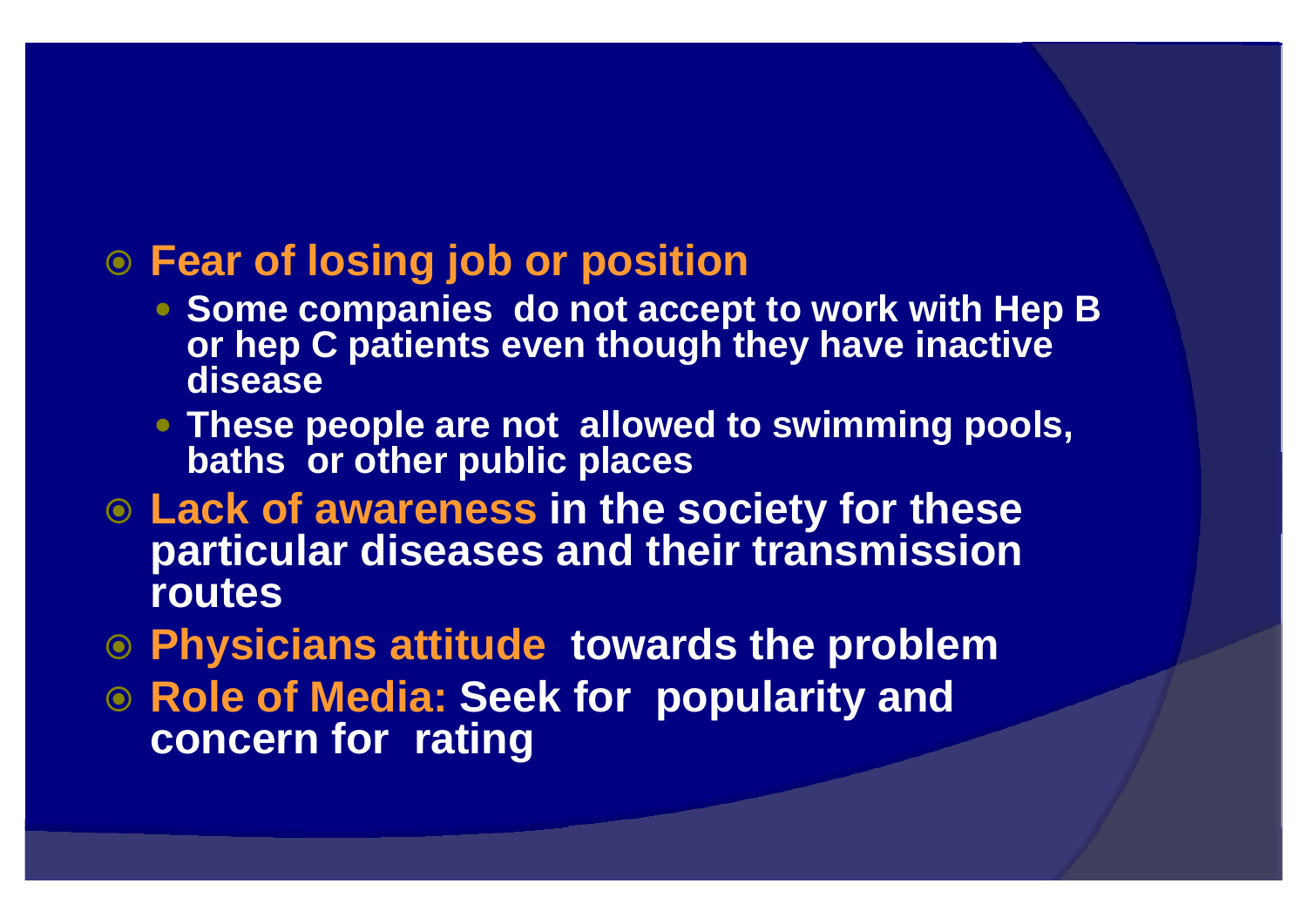Societies,Foundations,Advocacy Groups and interests groups for viral hepatitis in **Turkey** 

- Turkish Association for the Study of the Liver (TASL)1992)
- Turkish Liver Foundation TKV (1992)
- Turkish Society of Gastroenterology TGD (1959)
- Society for Fight against Viral Hepatitis (VHSD) 1989
- $\bullet$  Infectious Diseases and Clinical Microbiology Specialty Society (ECMUD) 2006
- Turkish Liver Transplantation Society TKTD(2005)
- Liver Transplant Patients Society (2008)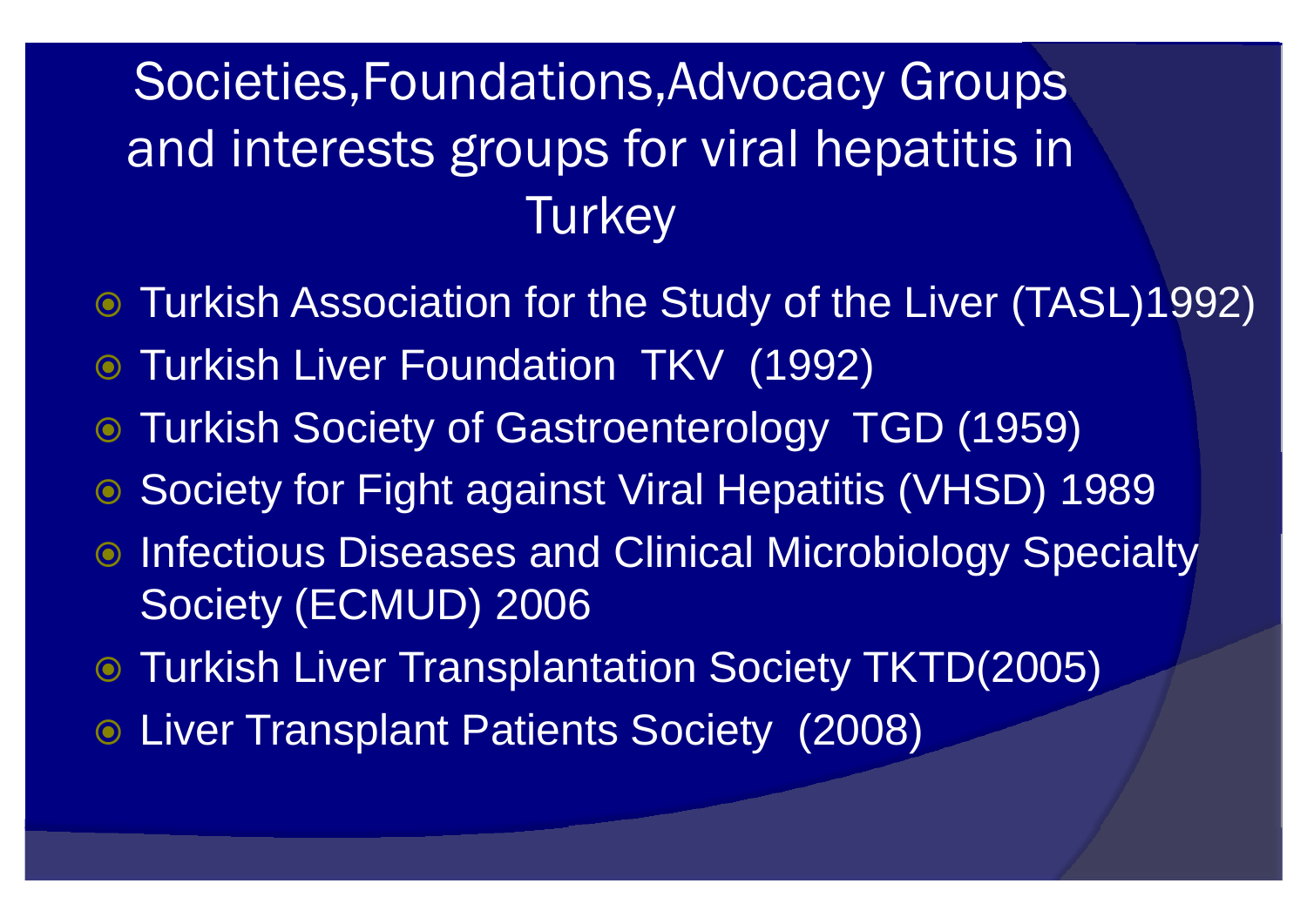## Activities of the Liver Associations and Viral Hepatitis Societies in Turkey

- 1. Educational Activities (*Seminars, Congresses, Short Courses, Schools ,Symposia, CME and PG Education*
- 2. Public Awareness Activities (*Conferences, Forum Discussions,Interactive Sessions,Media & TV sessions*
- 3. Field Studies (*Screening, testing, consulting, educating people, advising them to get vaccinated*)
- 4. Elaboration and diffusion of educational material (*booklets, brochures,leaflets,posters,books*
- 5. Consultancy to MoH *for prevention,diagnosis and management of viral hepatitis*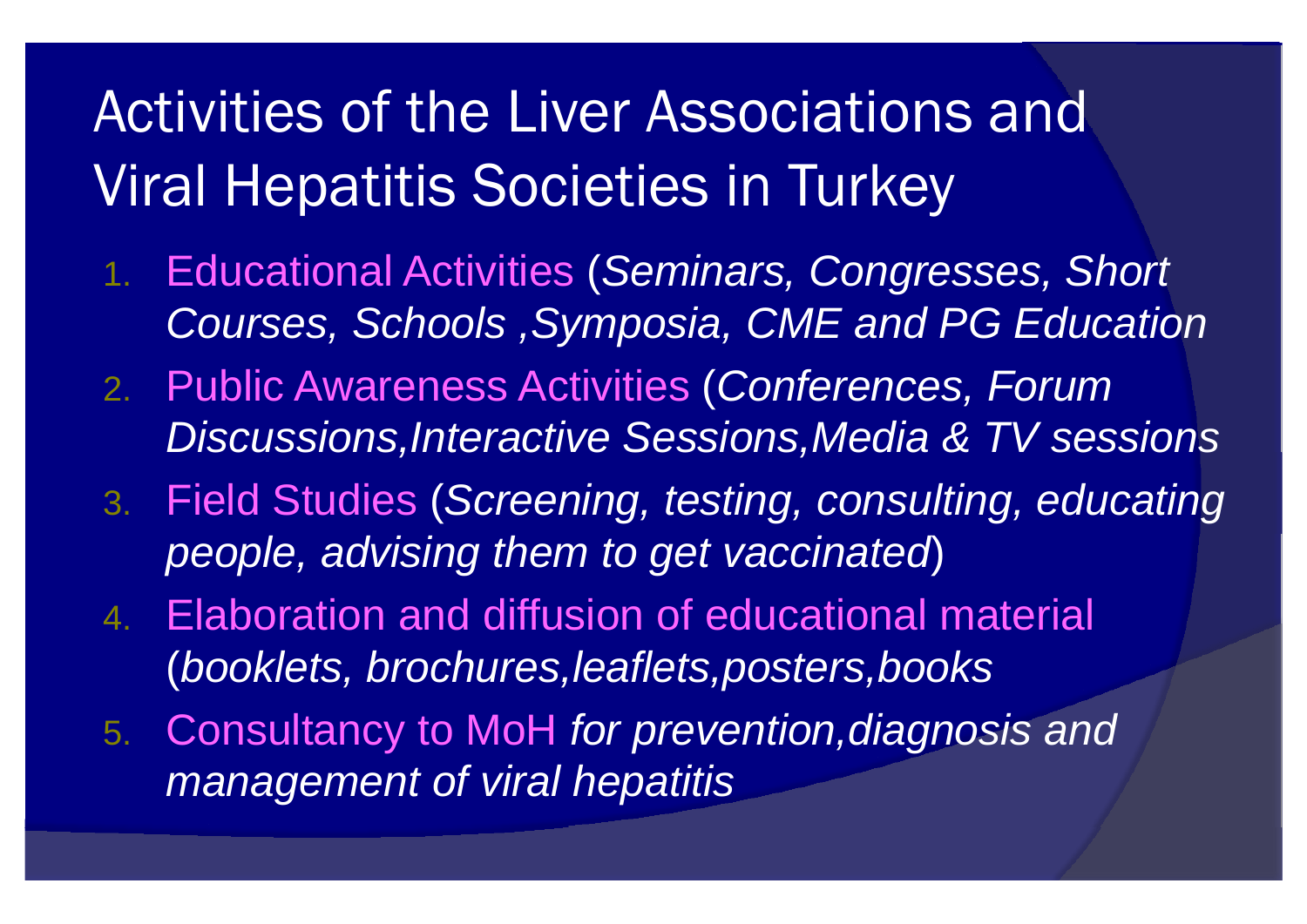

Turkish Association for the Study of the Liver (TASL)

- Founded in 1992
- Has 390 members
- Liaisons with EASL, APASL and similar societies
- Organized EASL PG Course (1998) and Annual Meeting (2003) and contributed to many International Meetings

 Member of the Boards for Hepatology Education within Gastroenterology Training in Europe and Asia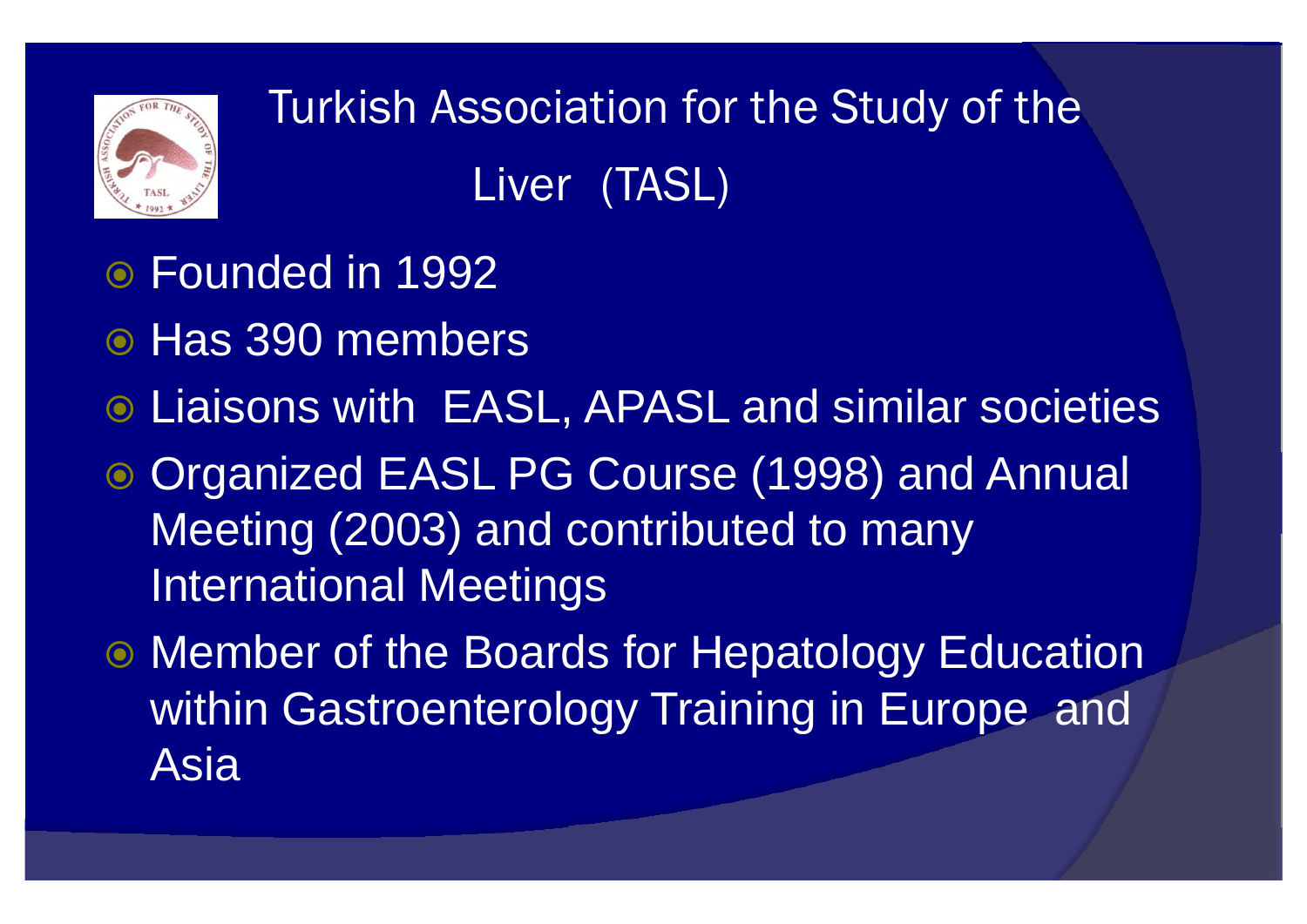# Mission and Vision of TASL

- To promote reseach in liver diseases,
- To spread information about recent advances in hepatology
- To educate health professionals about liver diseases and notably viral hepatitis
- To increase the awareness of the population about liver diseases in Turkey
- To foster preventive measures concerning viral hepatitis and related diseases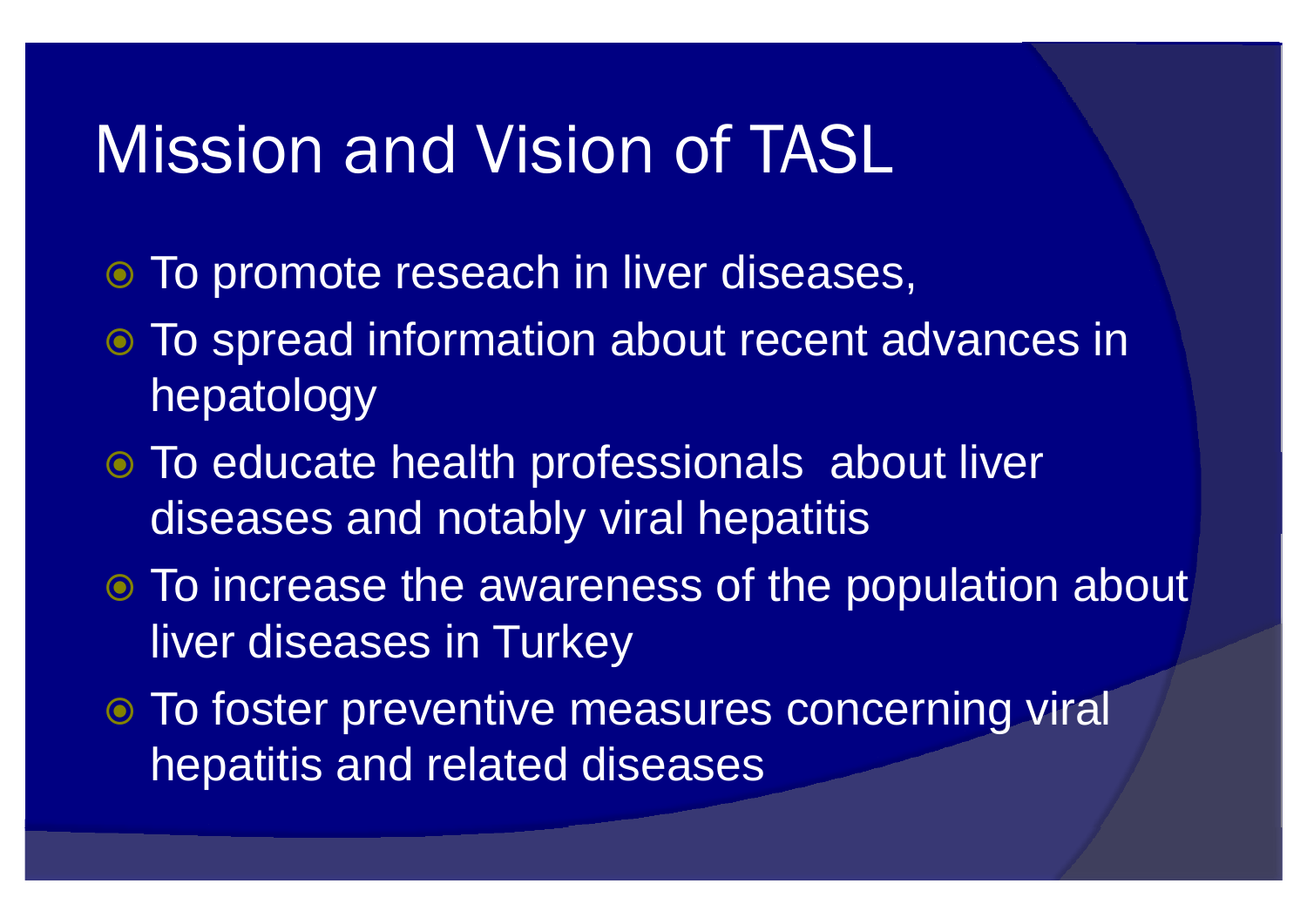# Vision

- To become a stronger and more influencal Society in preventive and therapeutic hepatology and play the role of major partner in health politicies related to Liver diseases
- The official journal of TASL to become indexed in SCI
- To contribute to the eradication of HBV by universal vaccination campaign led by MoH and societies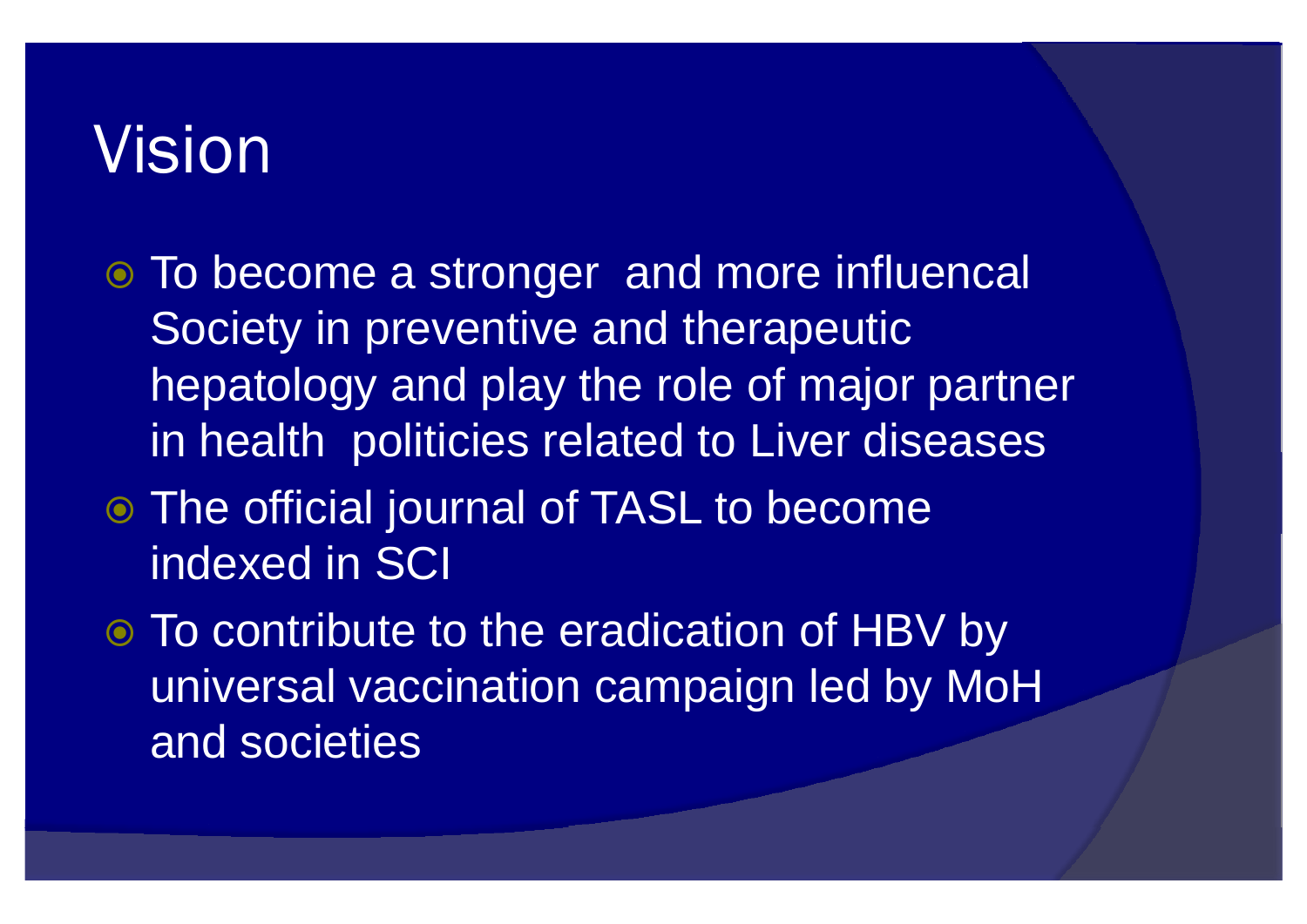## What did we achieve so far?

- 4 major activities deserve to be mentioned: Education,Research,Scolarships and Social Responsability Projects
- **Grants and Awards were given to young** investigators who pursue abroad research for short or long term about liver diseases and especially viral hepatitis
- Educational material were elaborated for the public and our colleagues, Articles in major newspapers, books , leaflets,newspaper articles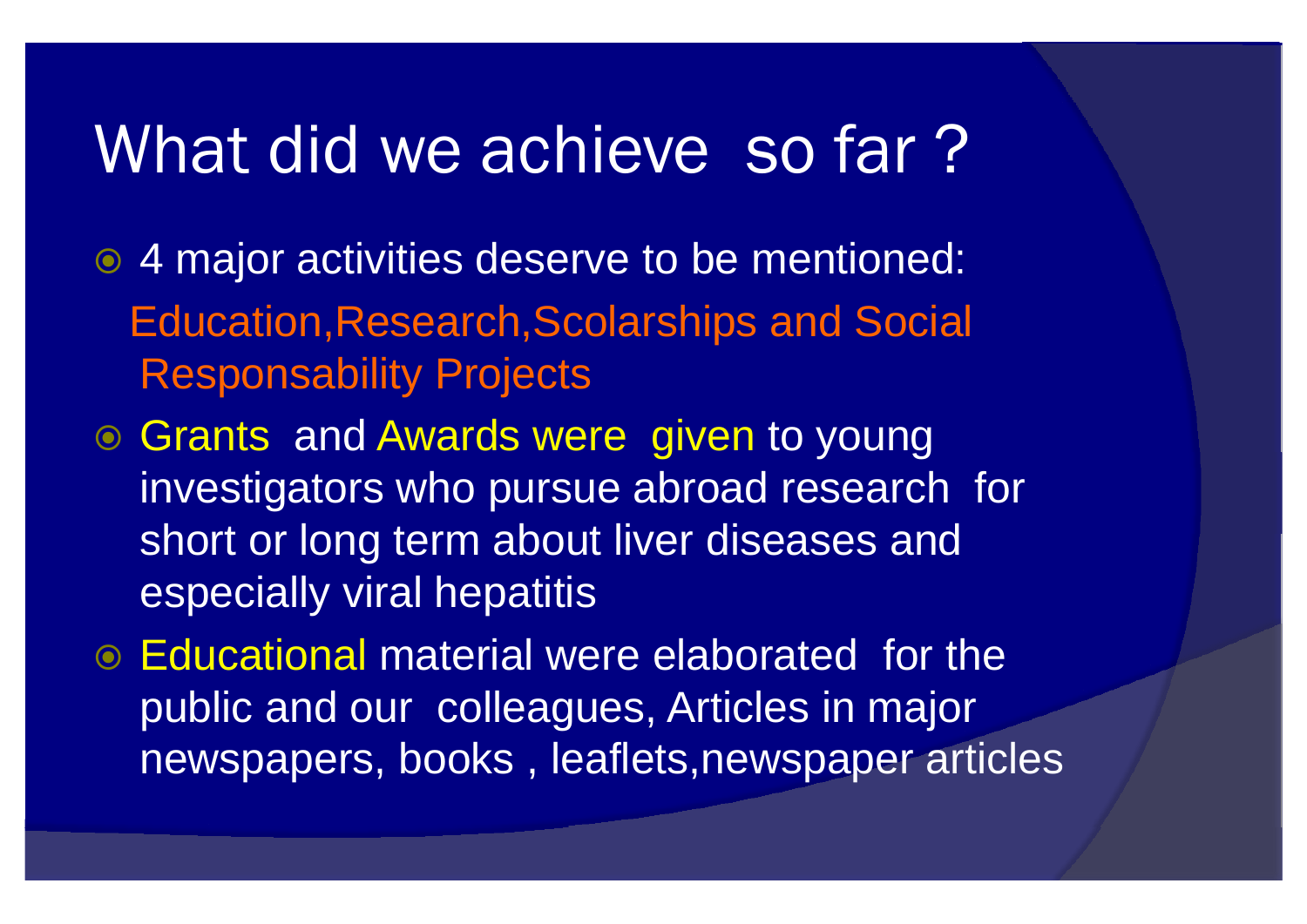- TV programmes in special days to raise public awareness on VH (ex. May 19 th "World hepatitis day" proclaimed by WHO, before the opening of schools, at summer time etc..) This years' motto was "get tested" as announced. Will be next year " Get treated !
- Active web page corresponding with members and people who seek advice in LD and hepatitis
- Elaboration and Publication of Guidelines in HBV and HCV management
- Consultancy to MoH in the subject of hepatitis and other liver diseases management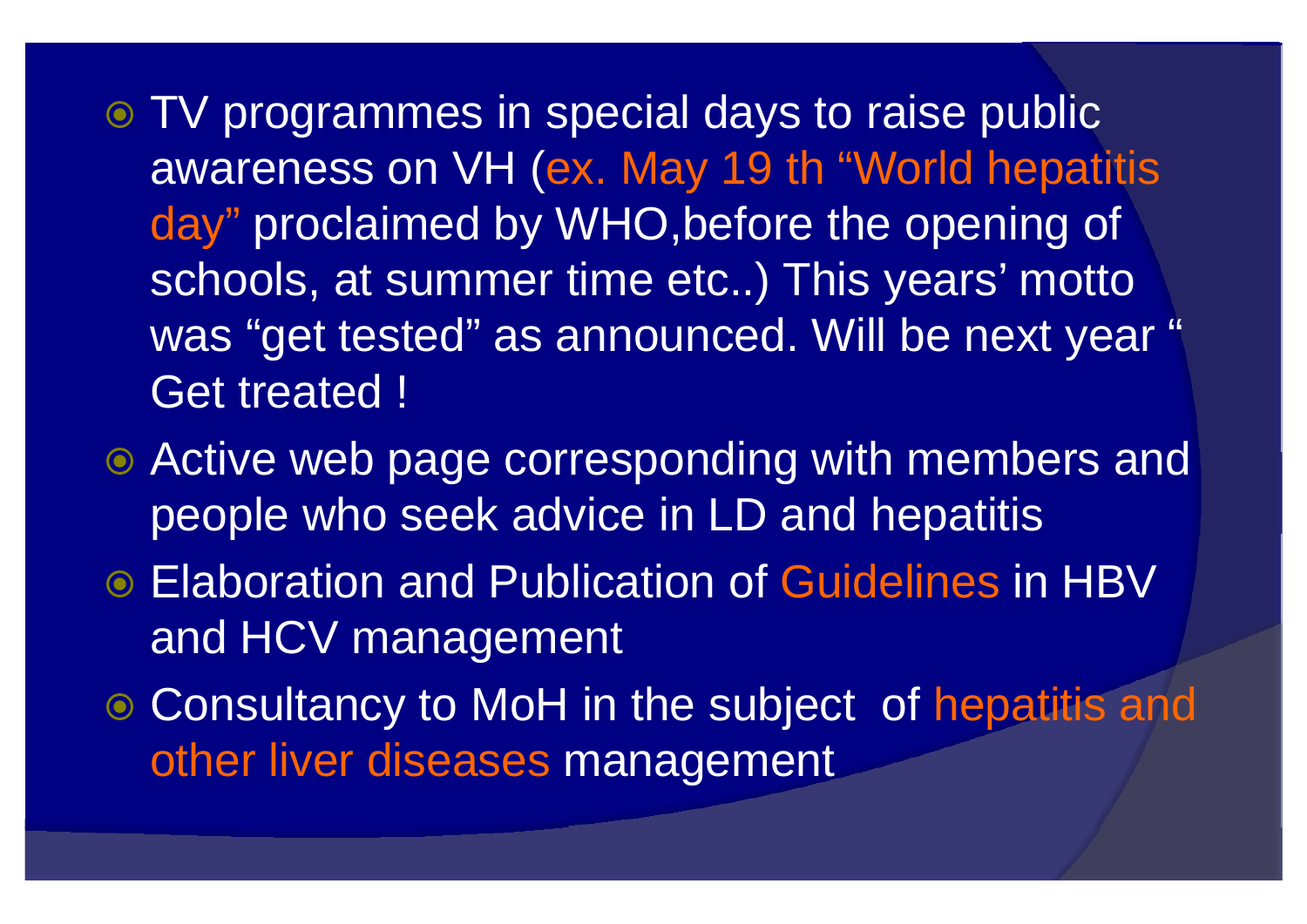$\circ$  National Hepatology Meeting and School of Hepatology occuring in alternate years

- Monthly PG courses,pannels or seminars mostly focusing on VH and related **complications**
- Publication of "Hepatology Forum" a journal devoted to liver diseases
- **Participation to EU grants dedicated to Viral** hepatitis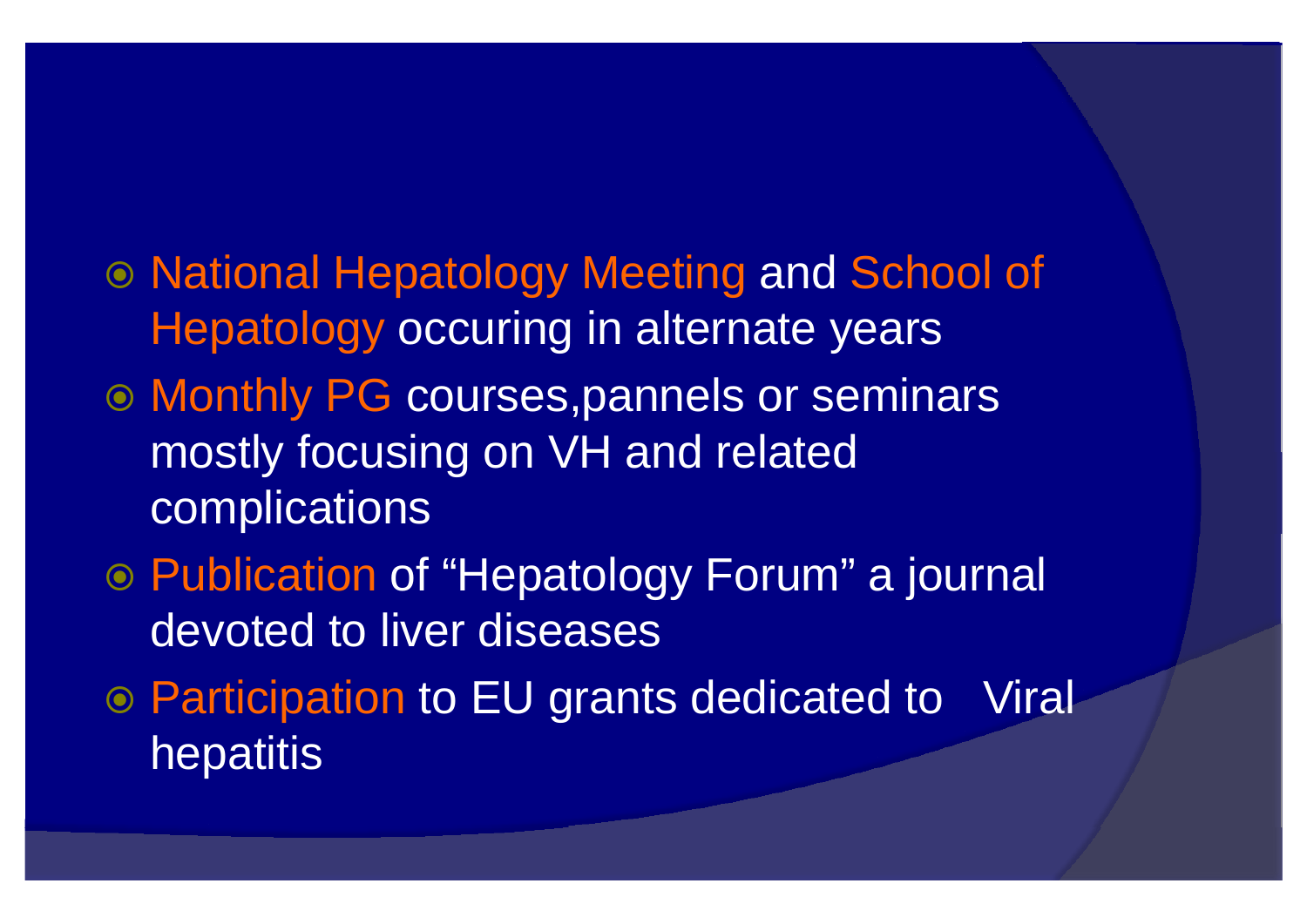# Epidemiology of Viral hepatitis

- Turkey is situated in a region of intermediate HBV prevalence.
- HbsAg seropositivity ranges from 3.1% to 10.4% ,anti-HBs seropositivity ranges from 19.8 % to 50%.
- Overall HbsAg and anti-HBs seropositivity rates are 6.1% and 34.6% respectively in adult population
- Anti-HCV positivity is 0.6%-1 % in Turkey.
- The prevalence of HDV among HBV positive subjects in Turkey ranges from 2.1% to 74%.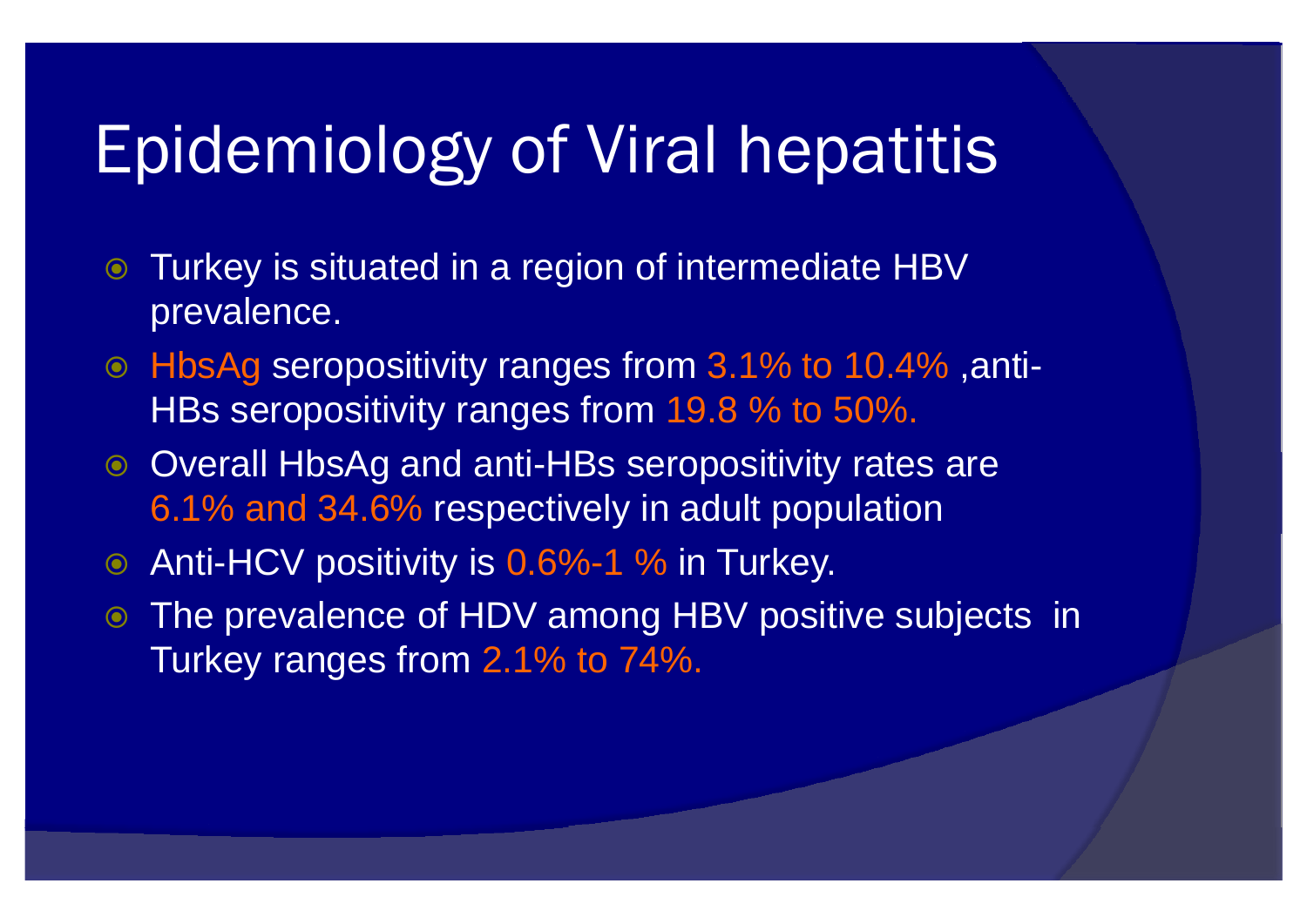$\circ$  In Turkey, a population based study was needed in order to assess the prevalence of different types of hepatitis and to adopt effective strategies in prevention and management of hepatitides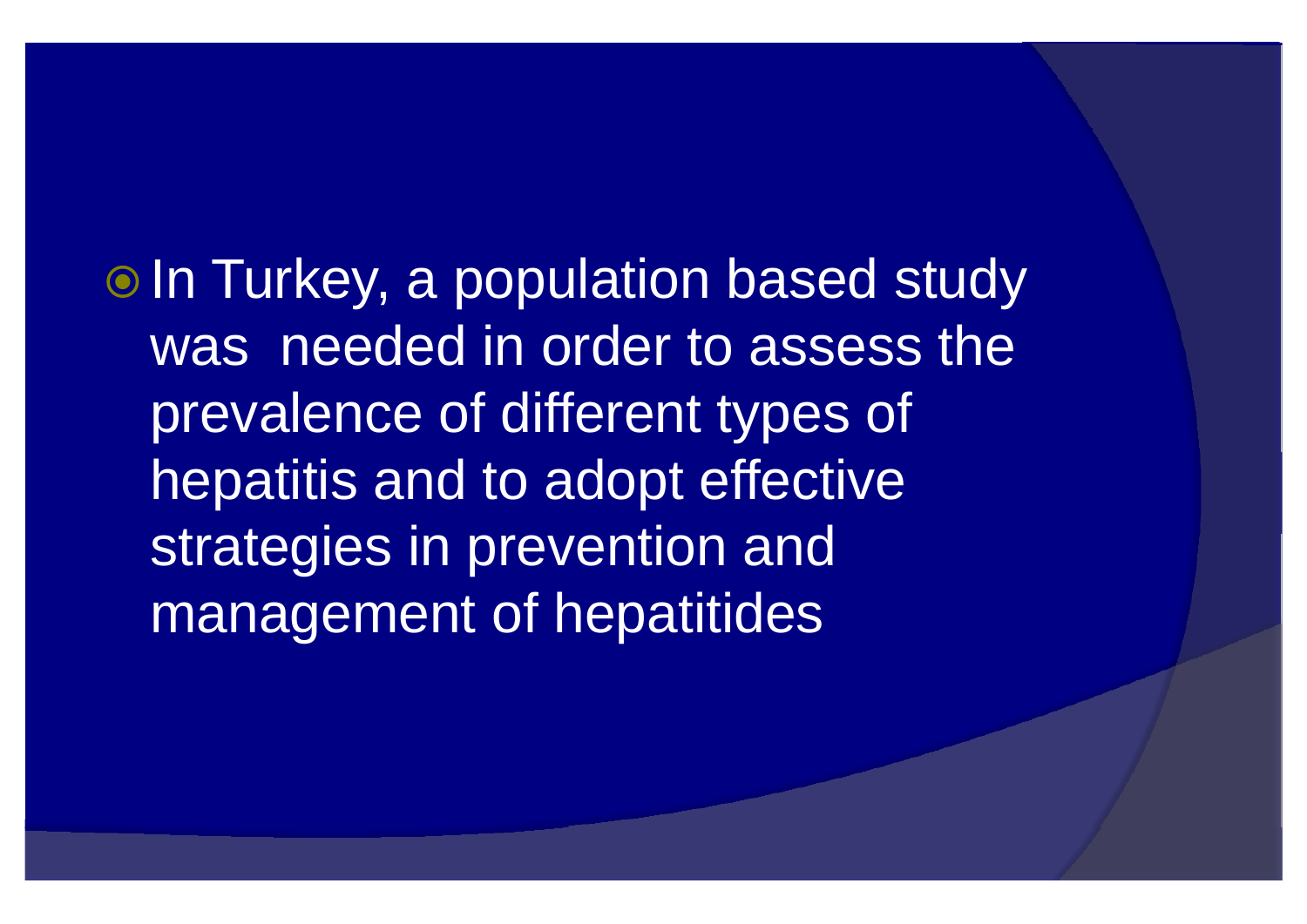## Population based study on the prevalence of Viral hepatitis in Turkey

- Launched in 2008 with a budget of 550.000 USD
- Address Based Population Registration System (ABPRS) completed in 2007 and was used for a 2-stage systematic cluster sampling method.
- 5250 people in 24 Cities selected according to Eurostat were screened randomly by home visits ,and HBV (HDV when +ve) HCV,HAV were tested in blood samples obtained
- Results will be available by End-November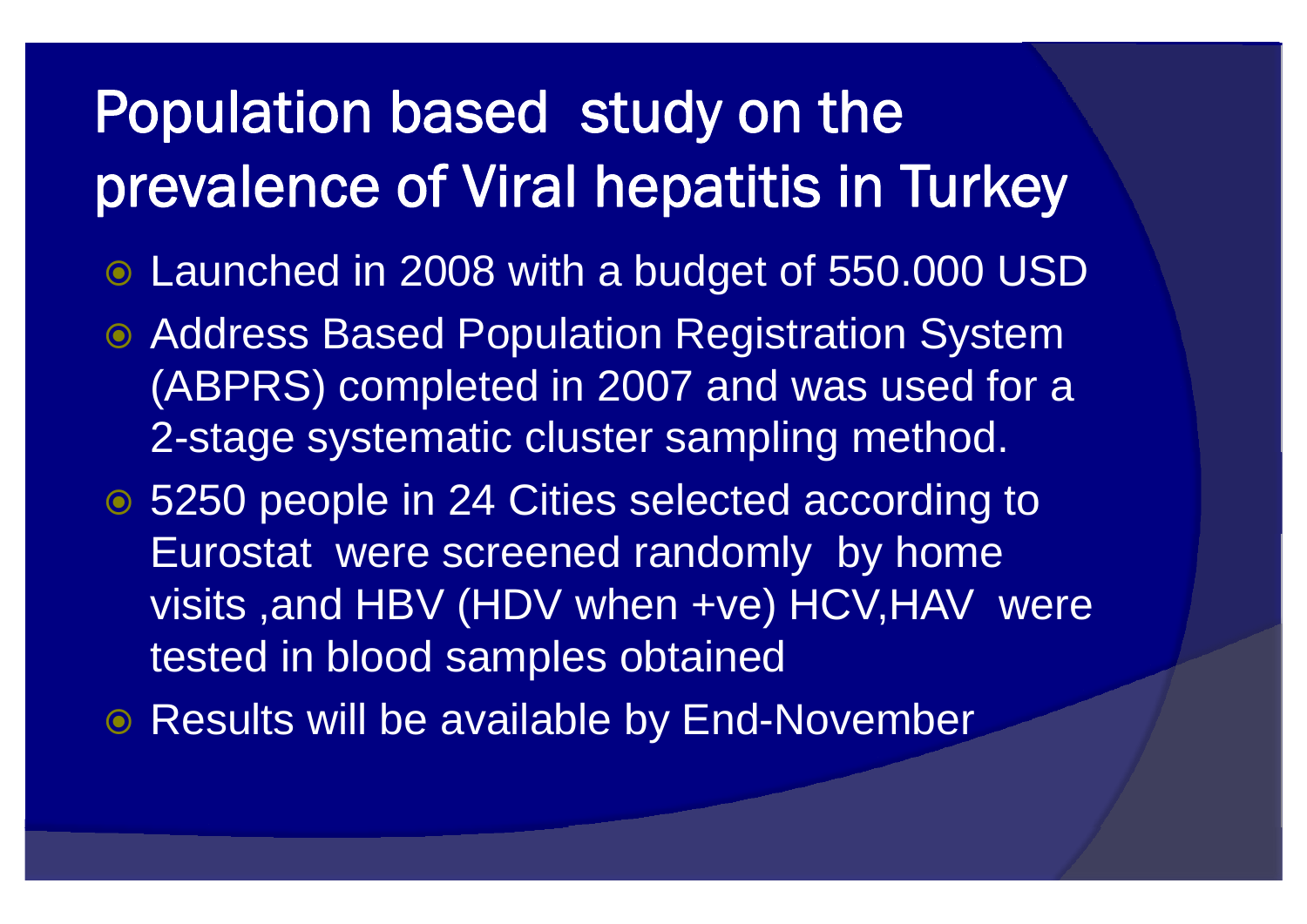# Future Projections

- $\odot$  More effective awareness and education campaign in collaboration with Society members, interests groups, colleagues, other NGO's , health authorities ,Stakeholders and Institutions as well as media partners
- Primary care centers and advocacy groups impact
- $\odot$ Effort to raise the governement's interest in order to adopt more effective policies to combat the viruses
- **◎ Get into closer contact with EU and European Parliament to** promote the campaign throughout the country
- $\odot$ Raise funds for research, from internal and external resources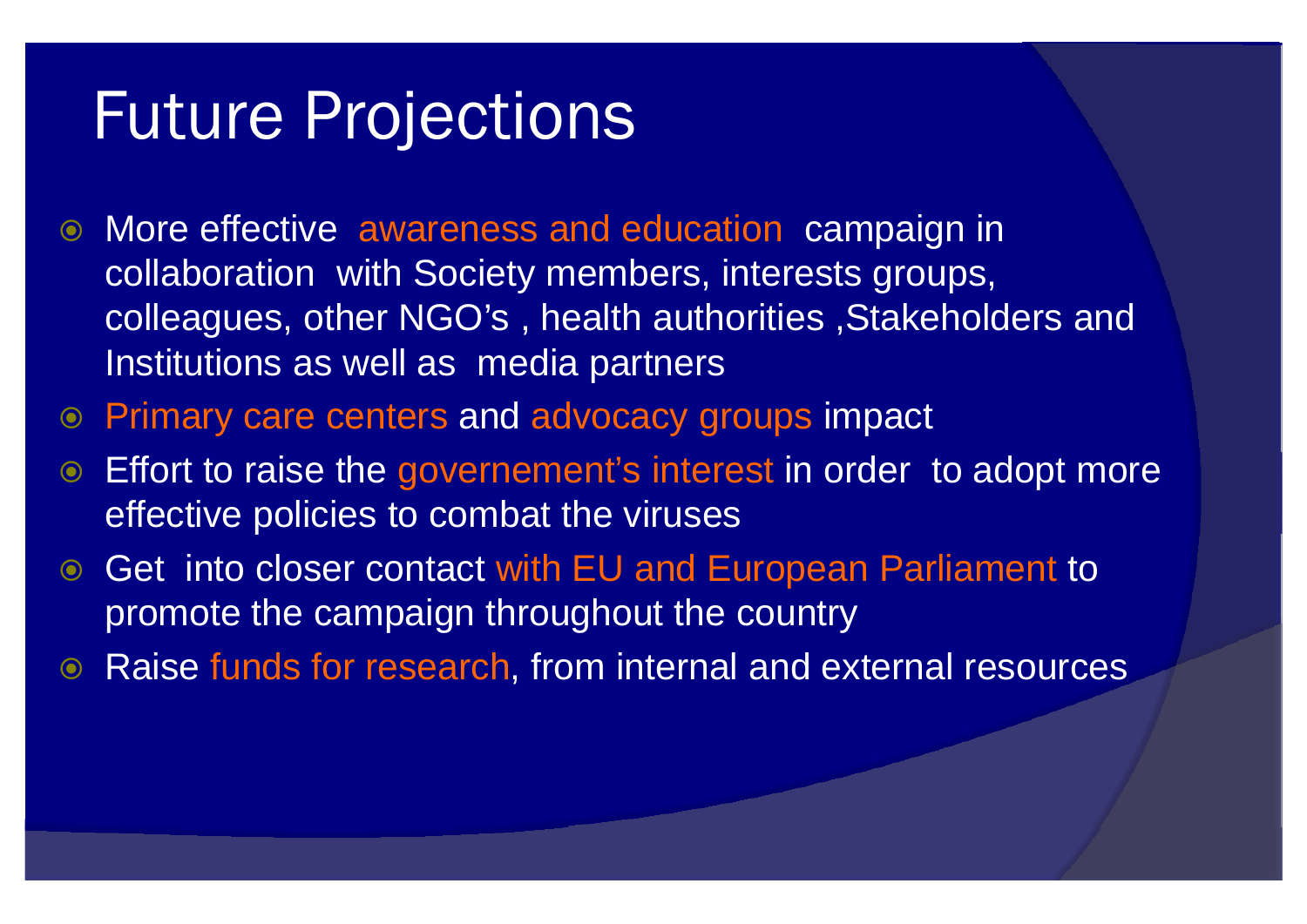### Activities of other societies (Society for fight against Viral hepatits (VHSD)

- A two years Ambulatory Hepatitis Screening project via "yellow bus".
- In collaboration with MoH
- The motto is "get tested".More than 10 cities in East and Southeast Anatolia visited.Still continues.
- Tests were done and advice for vaccine given to citizens.Vaccine provided by MoH if needed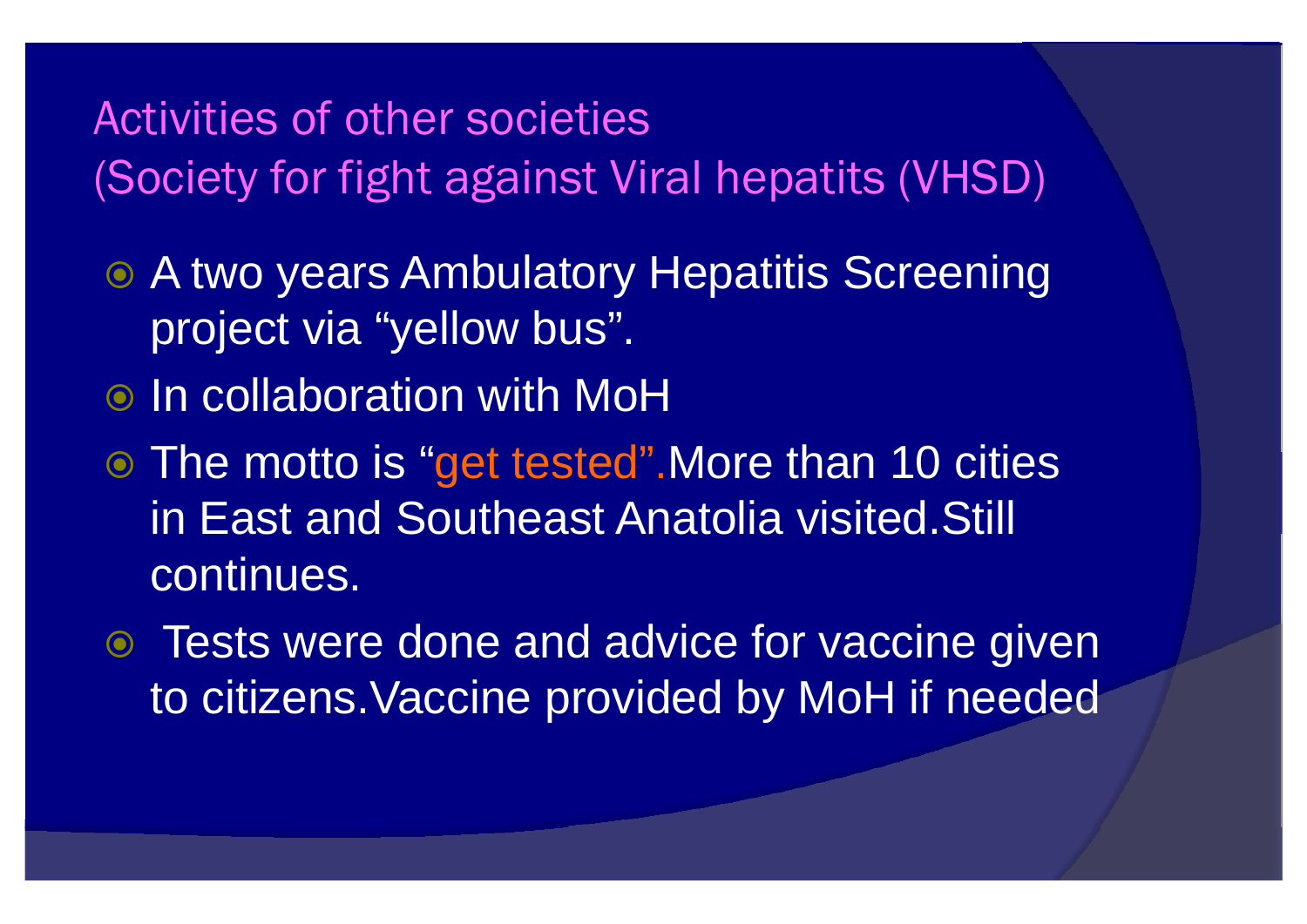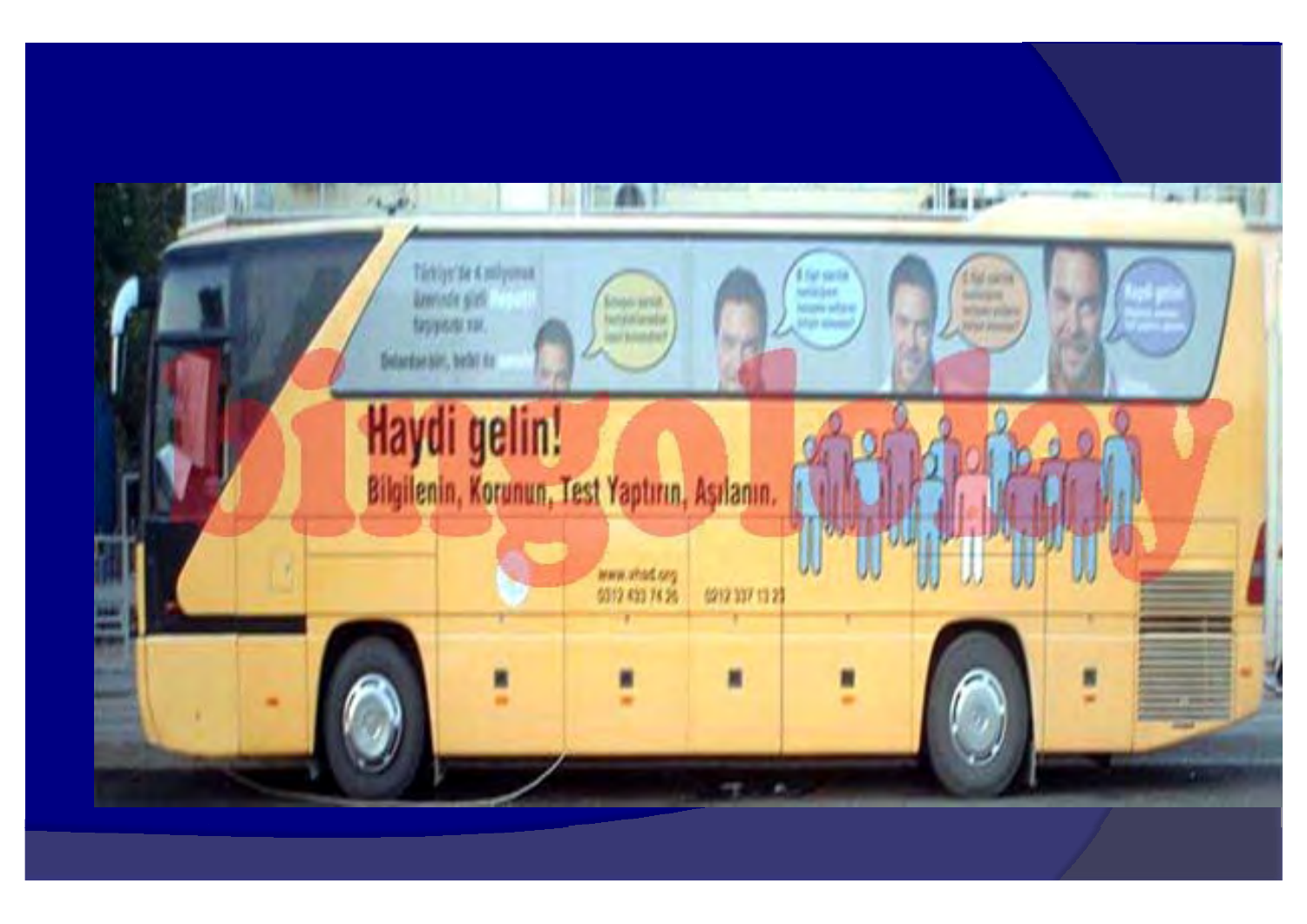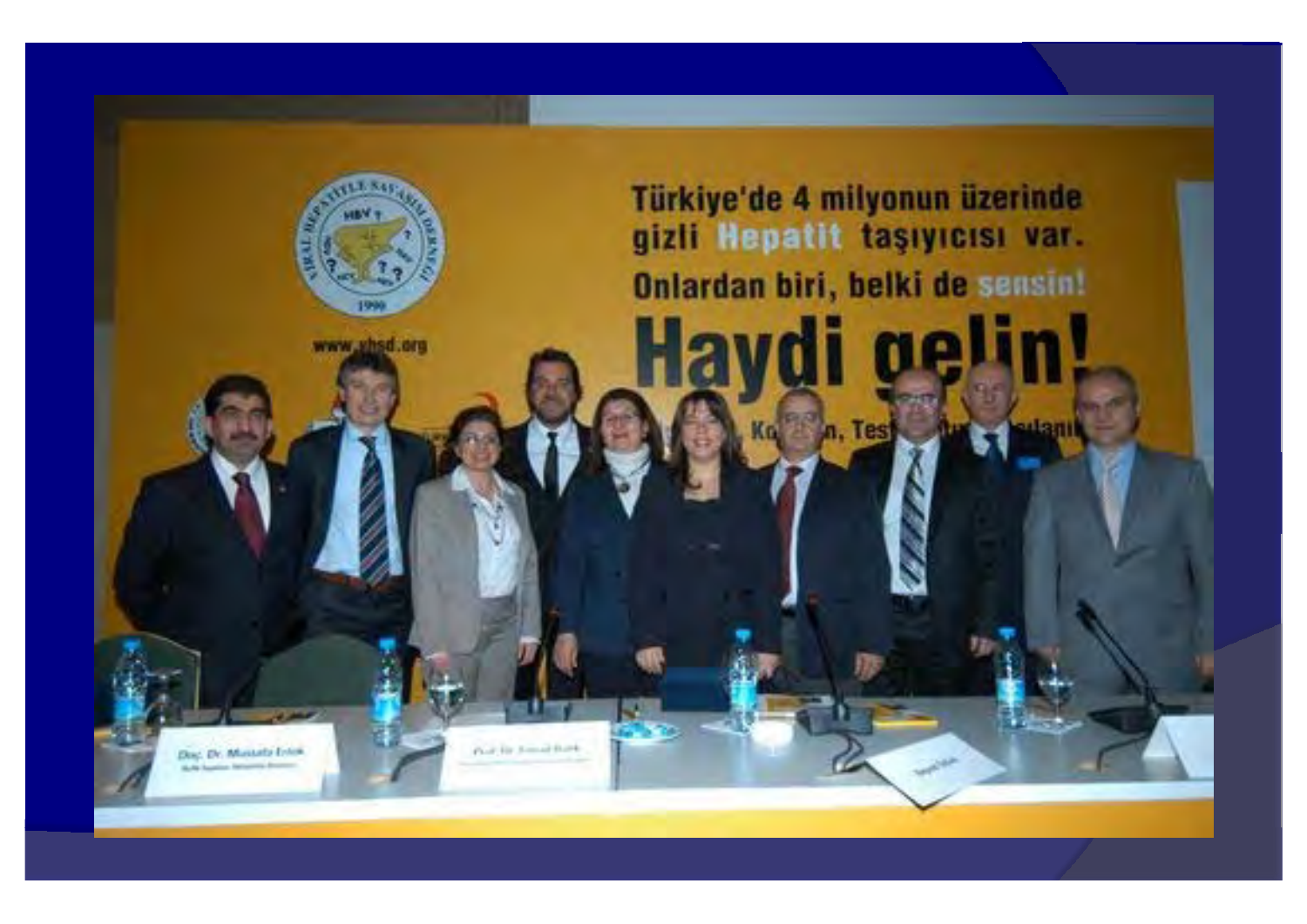

Posters about the bug on the buses, Billboards and public places Video demonstration in public halls ! Clips before movies, TV strips , short programmes etc..

Campaign sponsored by BMI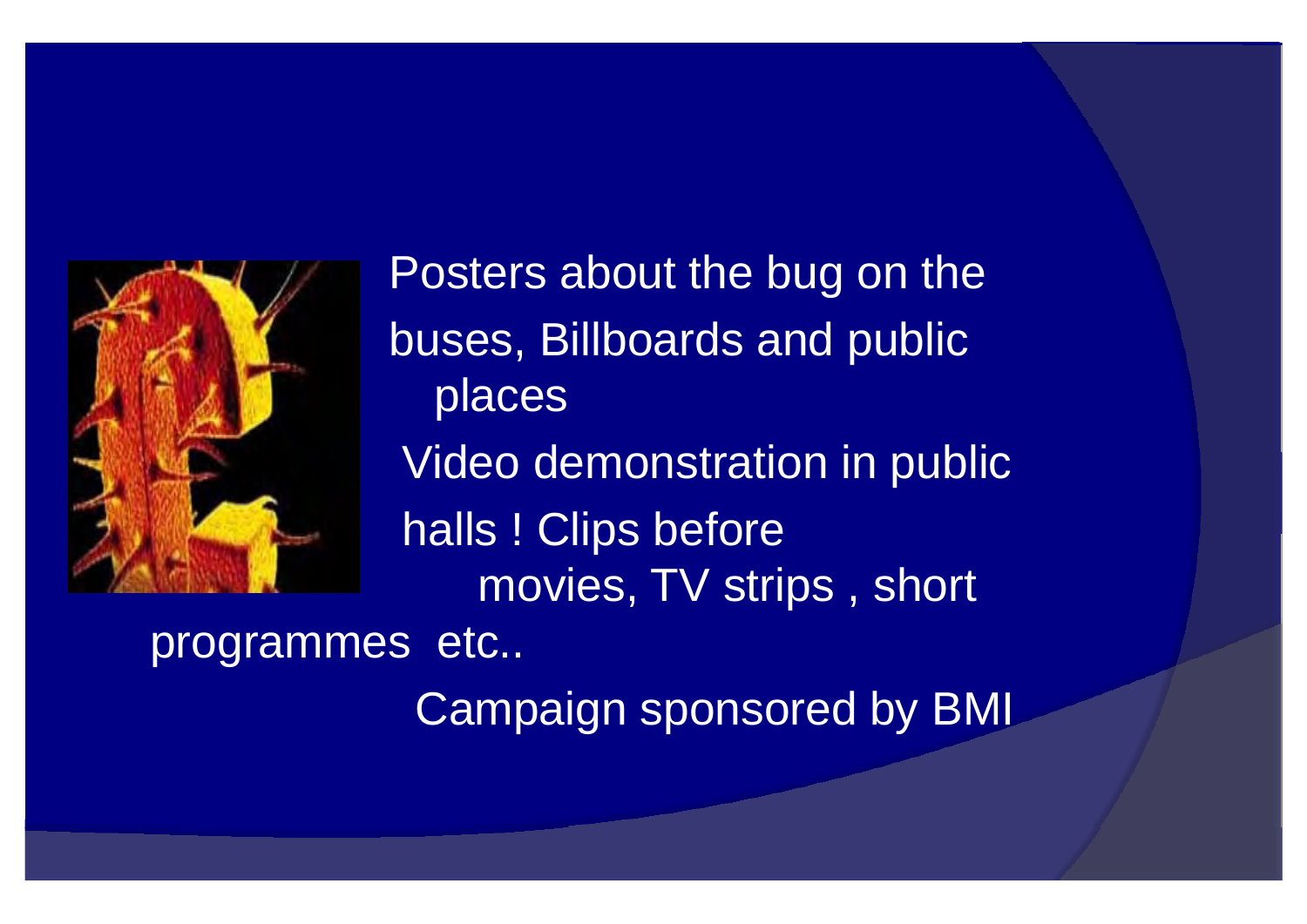

"It's not responding to medication, so the next step is to bring legal action against the virus."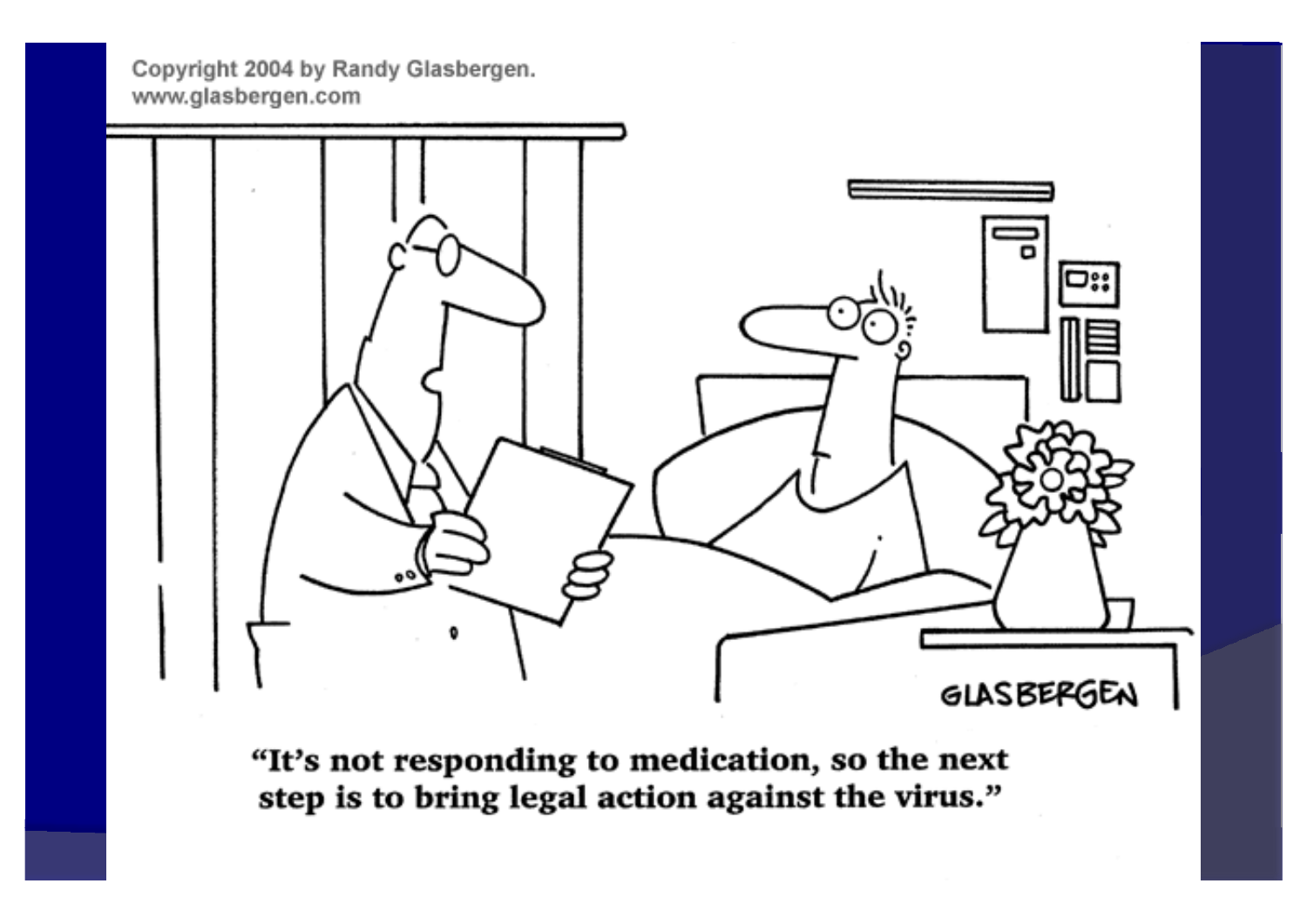### Recently established

 Patients organisation (Society) by Turkish Liver Foundation (Prof.Gürakar)

● Transplanted people's Society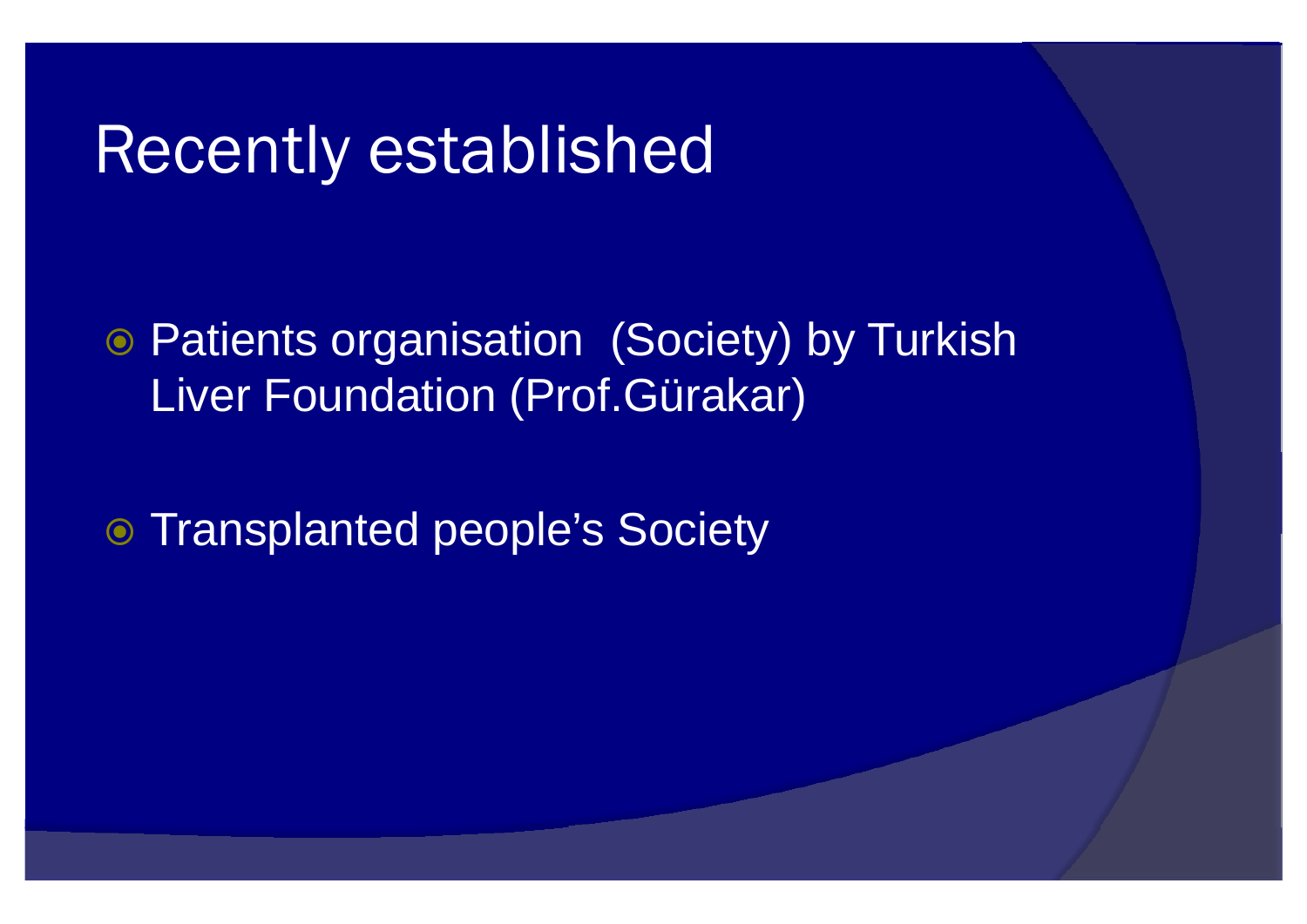# CONCLUSION

- Non Governemental Organizations (NGO) have an important role in developing and implementing policies about the prevention of viral hepatitides ,
- They endorse considerable responsability in in the education of the professionals and the public , to raise awareness as well as funds for research and management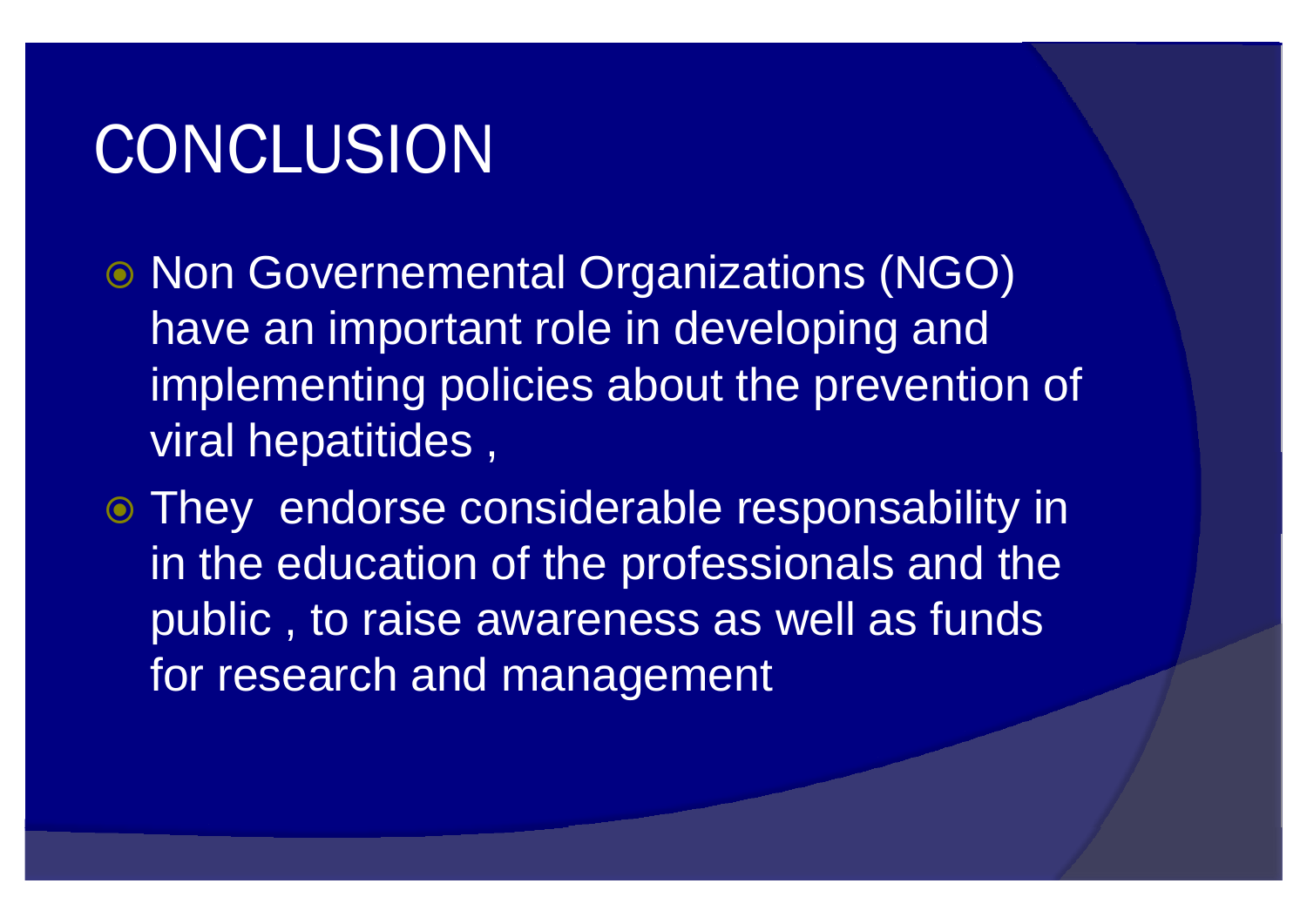- However,the majority of the active NGOs in Turkey and elsewhere suffer from the scarcity of financial capacity and efficient communication networks
- "Old concepts die hard"
- More work is needed to define specific goals and the ways of action
- More solid epidemiological data is needed in Turkey and in Europe especially in immigrants and special groups (prisoners,IVDU )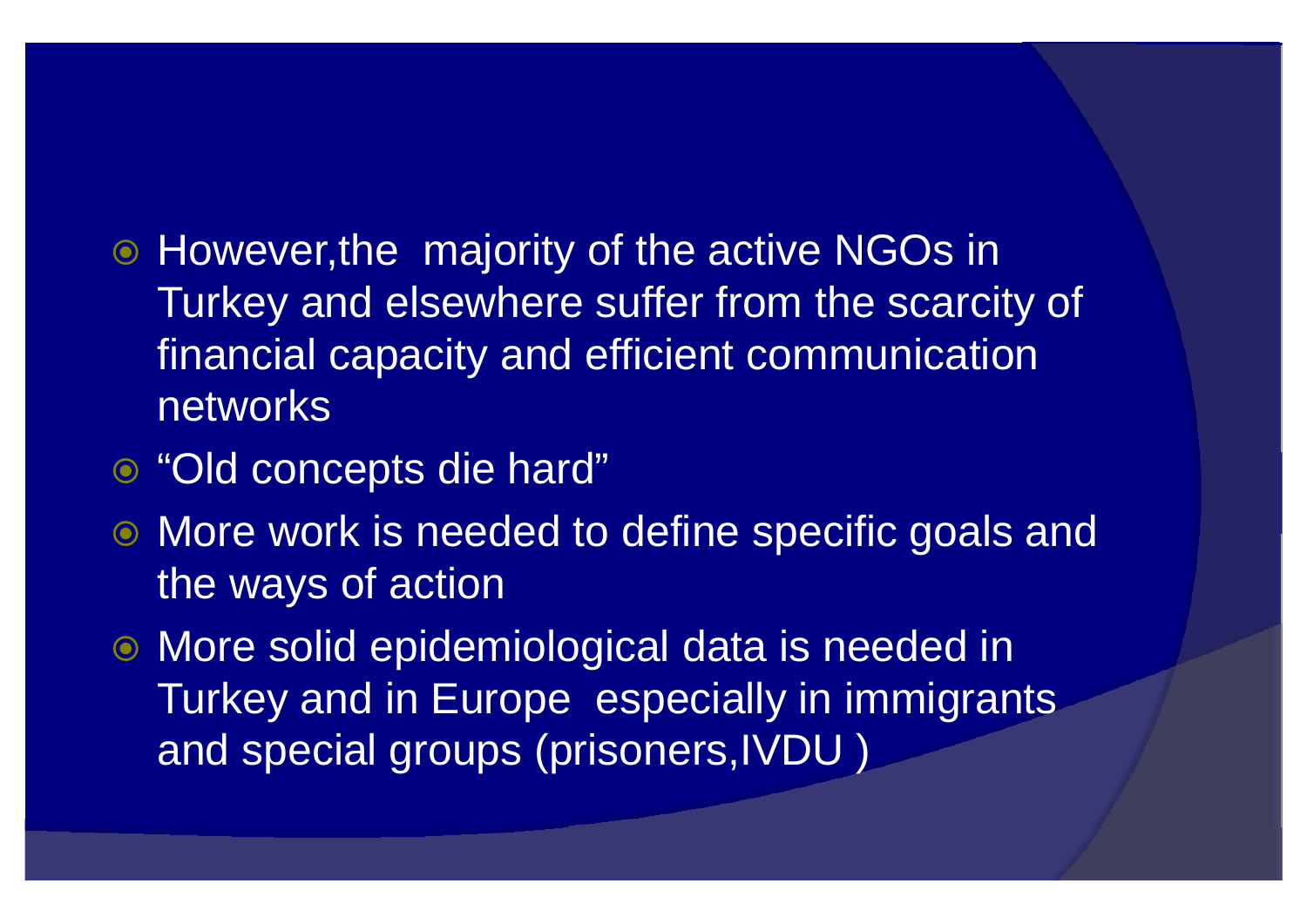### *"Intellectuals solve problems; geniuses prevent them."*

*Albert Einstein*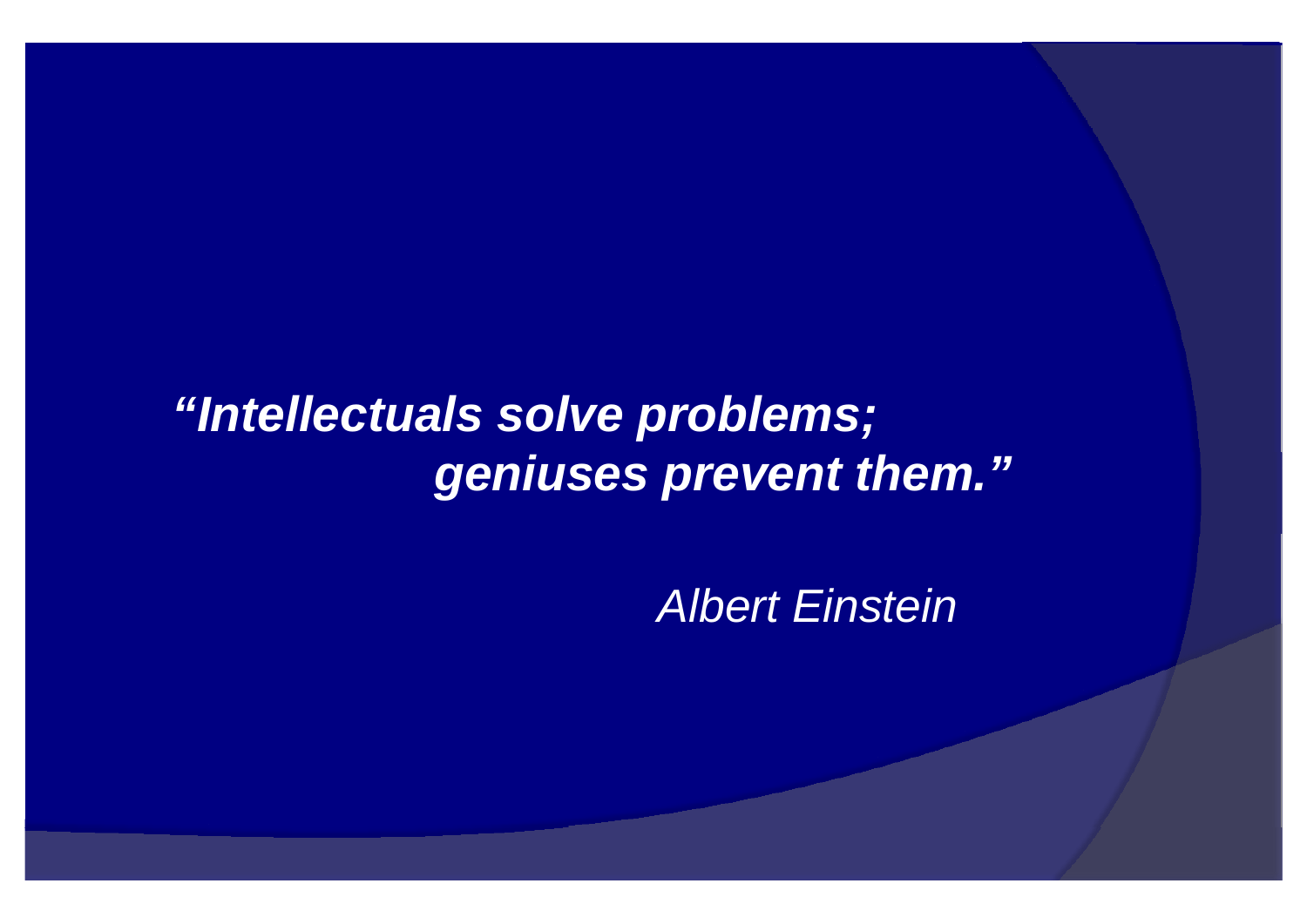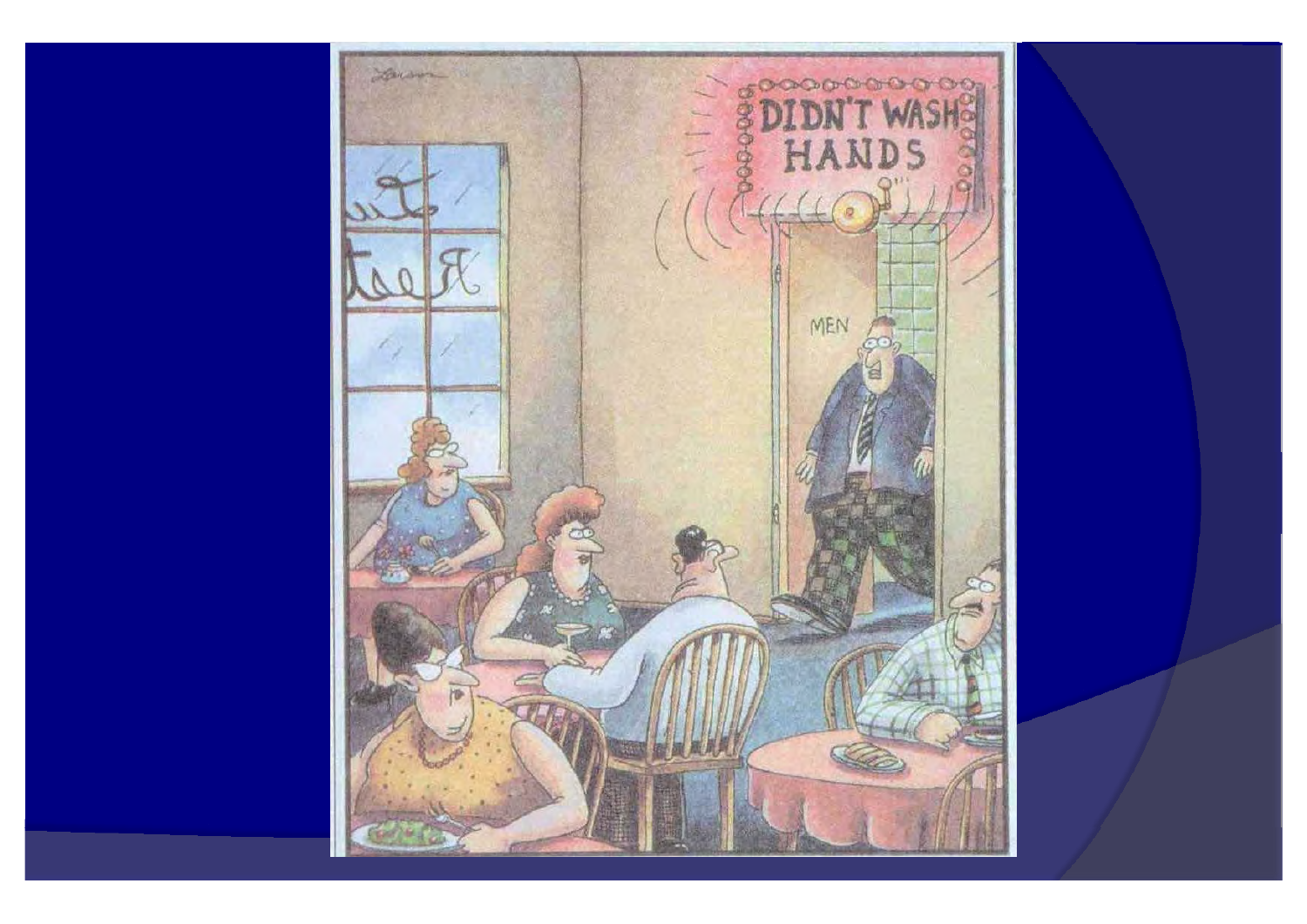Money won't buy happiness, but it will pay the salaries of a large research staff to study the problem.

 $\bigodot$ 

### *Bill Vaughan*